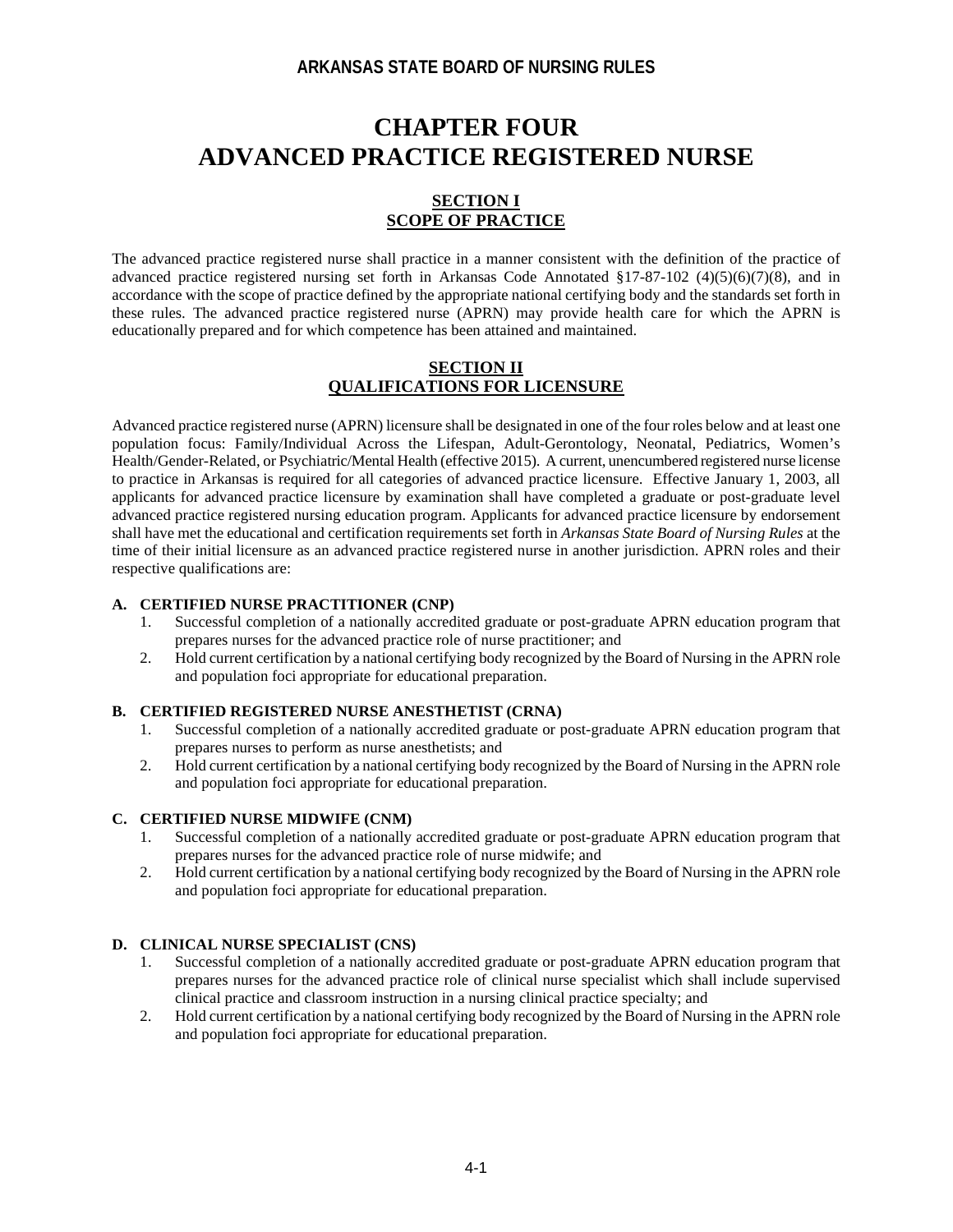## **SECTION III LICENSURE**

#### **A. ELIGIBILITY**

The applicant shall meet the licensure requirements of the Board including a valid United States Social Security Number (SSN) or has been issued a Federal Form I-766 U.S. Citizenship and Immigration Services-issued Employment Authorization Document.

#### **B. APPLICATION FOR LICENSURE BY EXAMINATION**

In addition to a current registered nurse license to practice in Arkansas, the information submitted to the Board shall include:

- 1. A completed Board application form;
- 2. Verification of active practice of nursing as a registered nurse for a minimum of two-thousand (2,000) hours, effective July 1, 2019;
- 3. An official transcript or document from a nursing education program accredited by a nursing accrediting body that is recognized by the U.S. Secretary of Education and/or Council for Higher Education Accreditation (CHEA), as acceptable by the Board and meets the qualifications of Section II of this Chapter in the category of advanced practice nursing for which the applicant is seeking licensure. The transcript or document shall verify the date of graduation, the degree or certificate conferred, clinical hours completed, and the role and population focus of the education program;
- 4. Evidence of state and federal criminal background checks conducted by the Arkansas State Police and the Federal Bureau of Investigation completed no earlier than twelve (12) months prior to the application for advanced practice licensure;
- 5. Verification of certification directly from the Board-approved national certifying body evidencing current certification in good standing; and
- 6. Payment of the nonrefundable fee.

#### **C. APPLICATION FOR LICENSURE BY ENDORSEMENT**

- 1. The Board may issue a license by endorsement to an APRN licensed under the laws of another state if, in the opinion of the Board, the applicant meets the qualifications for licensure in this state.
- 2. In addition to the requirements set forth in Section II and III. A. and B. of this Chapter, the information submitted to the Board shall include documentation of current unencumbered advanced practice licensure/authority to practice in another jurisdiction.
- 3. An individual applying for licensure by endorsement who has been out of practice for more than two (2) years shall provide evidence of passing an APRN nursing refresher course approved by the Board or an extensive orientation, which shall include a minimum of 200 hours, in the appropriate advanced practice role and population focus which includes a supervised clinical component by a qualified preceptor who meets the following requirements:
	- a. Holds an active unencumbered APRN or physician license,
	- b. Is in current practice in the advanced role and population focus and
	- c. Functions as a supervisor and teacher and evaluates the individual's performance in the clinical setting.

#### **D. APPLICATION FOR AN INTERNATIONALLY EDUCATED APRN (educated outside the United States)** An internationally educated applicant for licensure in this state as an APRN shall:

- 1. Graduate from a graduate level APRN program equivalent to an APRN educational program in the United States accepted by the Board.
- 2. Submit an official transcript directly from the international nursing education program and verified through a qualified credentials evaluation process for the license being sought.
- 3. Meet all other licensure criteria required of applicants educated in the United States, including English proficiency.

### **E. TEMPORARY PERMITS**

- 1. Upon application and payment of the required fee, the Board shall issue a nonrenewable temporary permit to practice in an advanced practice nursing category to a qualified applicant who has no violations as listed in ACA §17-3-102 on the Arkansas State Police criminal background check and:
	- a. Meets the educational requirements set forth in Section II of this Chapter and has been accepted by the appropriate certification body to sit for the national certification exam he or she is eligible to take; orb. Has a current advanced practice registered nurse license or the equivalent from another jurisdiction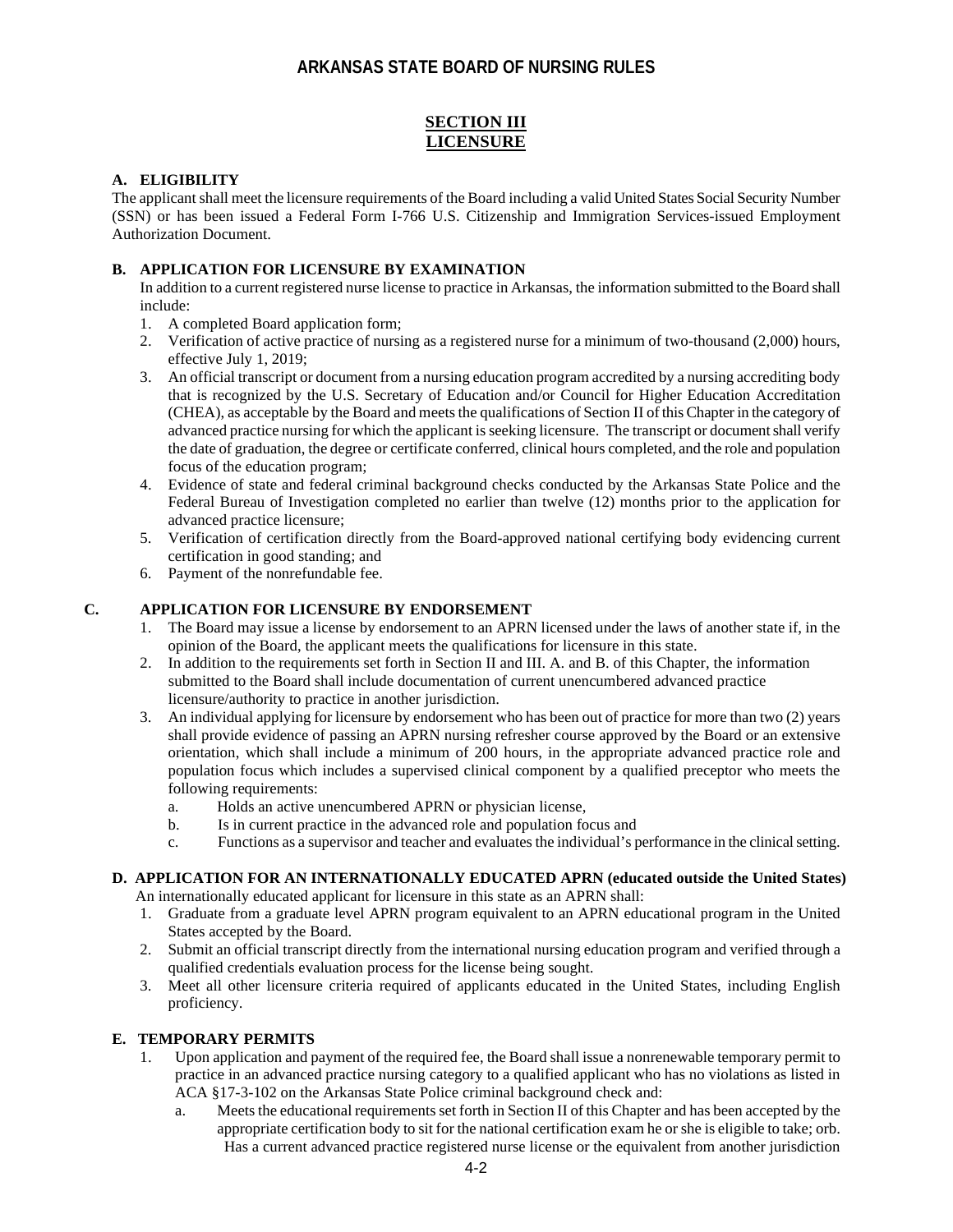and has current Board-approved certification in the appropriate advanced practice nursing education category.

- 2. The temporary permit shall immediately become invalid upon receipt of information obtained from the federal criminal background check indicating any offense listed in ACA §17-3-102 or upon notification to the applicant or ASBN of failure of the certification examination.
- 3. The temporary permit is not renewable and does not apply to prescriptive authority.
- 4. In no event shall the permit be valid in excess of six (6) months.

#### **F. RENEWALS**

- 1. The date for renewal of licensure to practice as an advanced practice registered nurse shall coincide with renewal of the applicant's registered nurse license.
- 2. An applicant for renewal of an advanced practice registered nurse license shall submit to the Board:
	- a. A completed Board renewal application form;
	- b. Documentation of current national certification in the appropriate APRN specialty through a maintenance program of a Board approved certifying body;
	- c. Documentation of current compact state RN licensure if primary state of residence has enacted the Interstate Nurse Licensure Compact; and
	- d. Payment of the nonrefundable renewal fee.
- 3. Advanced practice registered nurses with prescriptive authority, who do not have full practice authority, shall submit evidence of a current collaborative practice agreement as a prerequisite to license renewal.
- 4. A certified nurse practitioner who has been granted full independent practice authority shall apply for renewal of the full independent practice authority certificate every three (3) years.
- 5. If disciplinary proceedings have been initiated against an individual with a lapsed, inactive, or retired license, the license shall not be renewed until the proceedings have been completed.
- 6. Continuing education submitted to the certifying body to meet the qualifications for recertification shall be accepted as meeting the statutory requirement for continuing education.
- 7. Upon request, an APRN shall submit documentation to the Board of continuing education.
- 8. APRNs with prescriptive authority shall complete five (5) contact hours of pharmacotherapeutics continuing education in the APRN's area of certification each biennium prior to license renewal. Effective January 1, 2017, two (2) of the five (5) hours must contain information related to maintaining professional boundaries and the prescribing rules and laws that apply to APRNs in the State of Arkansas.
- 9. Pursuant to Act 204 of 2017, upon notification of active duty status and submission of appropriate documentation, the license renewal fee will be waived for members of the military.

HISTORY: Amended January 1, 2018 Amended: July 1, 2020; June 4, 2021

#### **G. LAPSED APRN LICENSE**

The license is lapsed if not renewed or placed on inactive status by the expiration date.

- 1. The license is lapsed if the RN license or privilege to practice in Arkansas is not current.
- 2. The license is lapsed when the national certification upon which licensure was granted expires.
- 3. Failure to receive the renewal notice at the last address of record in the Board office shall not relieve the licensee of the responsibility for renewing the license by the expiration date.
- 4. Any licensee whose license has lapsed shall submit to the Board:
	- a. A completed Board renewal application form;
	- b. Documentation of current national certification; and
	- c. The renewal fee and the reinstatement fee/late penalty.
- 5. Fees submitted to the Board are nonrefundable.
- 6. Any person engaged in advanced practice nursing during the time his or her license has lapsed shall be considered an illegal practitioner and shall be subject to the penalties provided for violation of the *Nurse Practice Act.*

#### **H. REINSTATEMENT OF AP**R**N LICENSE**

- 1. An individual who applies for licensure reinstatement who has been out of practice for more than two (2) years shall provide evidence of passing an APRN refresher course approved by the Board or an extensive orientation, which shall include a minimum of 200 hours, in the appropriate advanced practice role and population focus which includes a supervised clinical component by a qualified preceptor who meets the following requirements:
	- a. Holds an active unencumbered APRN or physician license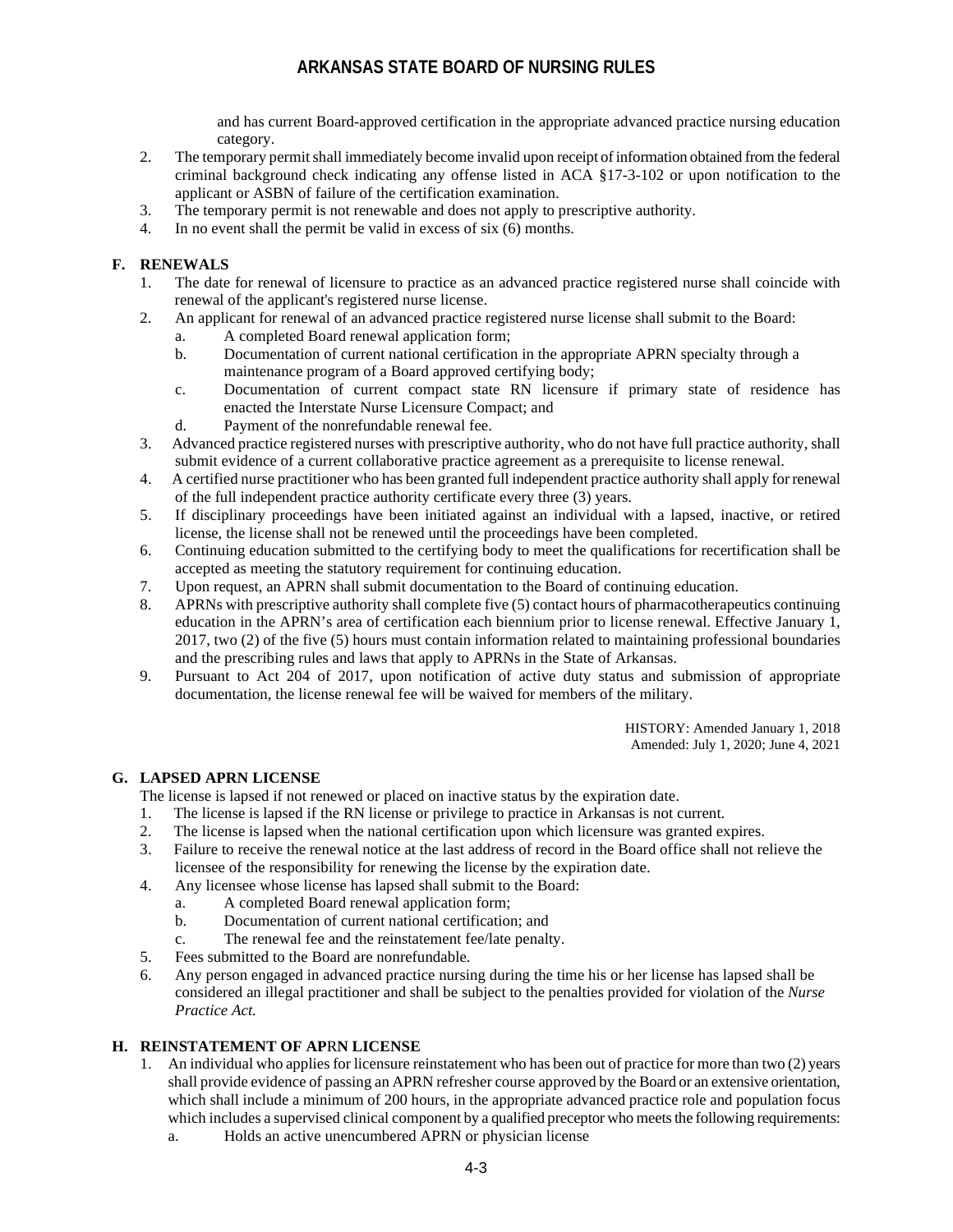- b. Is in current practice in the advanced role and population focus; and
- c. Functions as a supervisor and teacher and evaluates the individual's performance in the clinical setting.
- 2. For those licensees applying for licensure reinstatement following disciplinary action, compliance with all Board licensure requirements as well as any specified requirements set forth in the Board's discipline order is required.

### **I. INACTIVE STATUS**

- 1. Any licensee who desires to temporarily inactivate their advanced practice registered nurse license in this state shall submit a request to the Board.
- 2. The APRN license may immediately be placed on inactive status when the registered nurse license is placed on inactive status.
- 3. While the license is inactive, the licensee shall not engage in advanced practice nursing nor be subject to the payment of renewal fees.
- 4. If the APRN desires to resume practice in this state, he or she shall submit a reinstatement application and meet the continuing education requirements.

### **J. RETIRED ADVANCED PRACTICE REGISTERED NURSE**

- 1. Any advanced practice registered nurse in good standing, who desiresto retire for any length of time from the practice of nursing in this state shall submit a request and their APRN license shall be placed on retired status.
- 2. While retired, the APRN shall not practice advanced practice nursing; however, an APRN with a retired license may use the title "Advanced Practice Registered Nurse" or the abbreviation "APRN." Retired APRNs that maintain an active RN or RNP license may practice in the role of a Registered Nurse or Registered Nurse Practitioner.
- 3. When the licensee desires to resume practice, he or she shall submit a reinstatement application, with a reinstatement fee and the active renewal fee. The licensee must also meet those requirements outlined in Section III, F.
- 4. When disciplinary proceedings have been initiated against a retired licensee, the license shall not be reinstated until the proceedings have been completed.

### **K. ADDITIONAL CERTIFICATIONS**

- 1. An APRN who has completed post-masters education for an additional nursing specialty shall:
	- a. Submit a request for permission to practice in the new certification area;
	- b. Submit evidence of eligibility to sit for the new certification exam from the Board-approved certifying body;
	- c. Immediately cease practicing in the specialty upon notification of failure of the exam;
	- d. Submit results of the certification in the additional specialty directly from the certifying body;
	- e. Submit an official transcript or document from a nursing education program that meets the qualifications in Section II of this Chapter verifying the date and degree or certificate conferred.
- 2. An APRN who has prescriptive authority shall:
	- a. Prescribe only for patients covered by the original specialty while waiting additional specialty results.
	- b. Submit a collaborative practice agreement which includes the additional certification.

HISTORY: Amended: October 1, 2017 Amended: December 29, 2018

## **SECTION IV CRIMINAL BACKGROUND CHECK**

- A. No application for issuance of an initial license will be considered without state and federal criminal background checks by the Arkansas State Police and the Federal Bureau of Investigation.
- B. Federal background checks originating within the State of Arkansas shall be submitted electronically.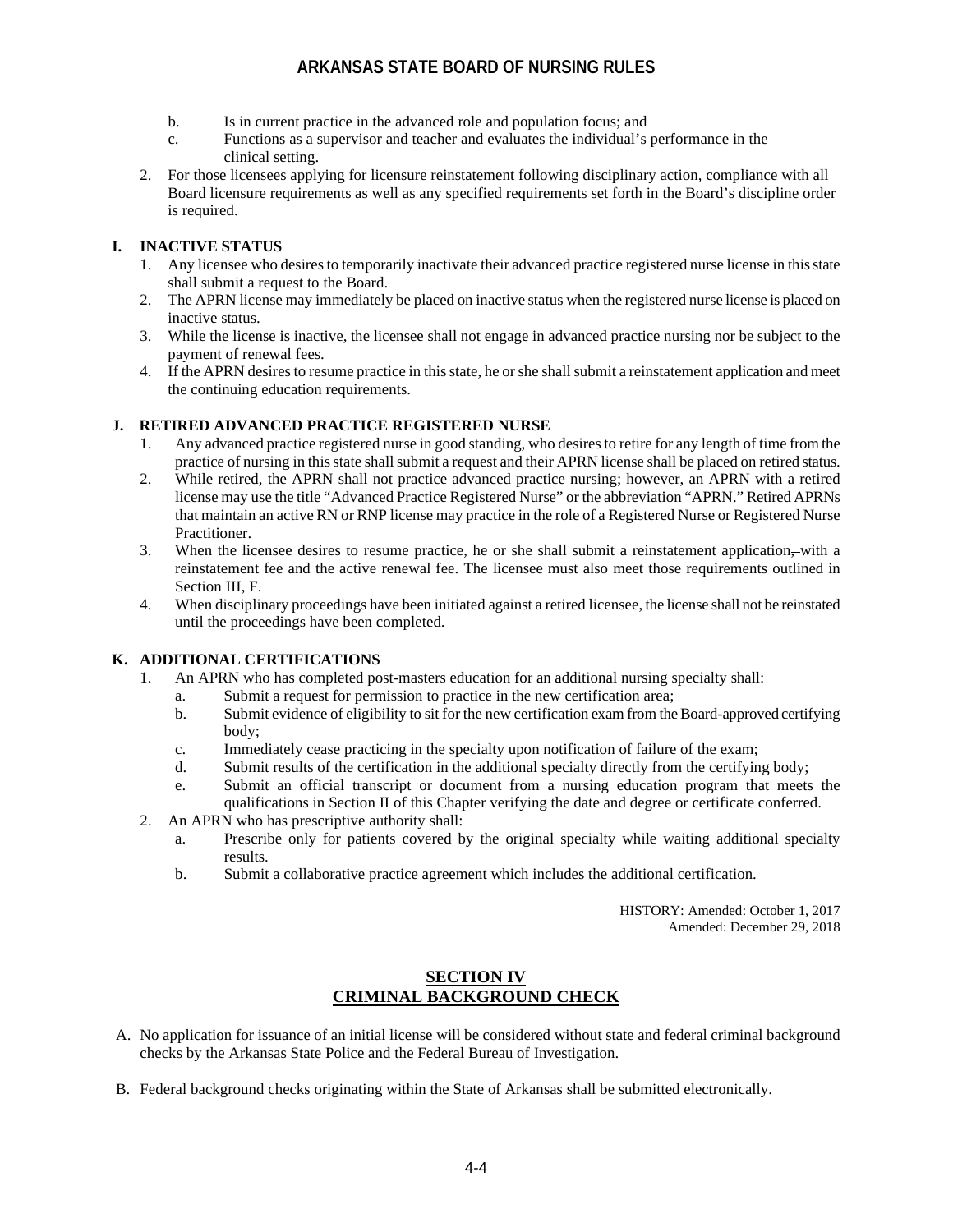- C. Each applicant shall sign a release of information on the criminal background check application and licensure applications and shall be solely responsible for the payment of any fees associated with the state and federal criminal background checks.
- D. Upon completion of the state and federal criminal background checks, the Identification Bureau of the Arkansas State Police shall forward all information obtained concerning the applicant in the commission of any offense listed in ACA §17-3-102.
- E. The state and federal criminal background checks conducted by the Arkansas State Police and the Federal Bureau of Investigation shall have been completed no earlier than twelve (12) months prior to the application for an initial license issued by the ASBN and at any other time thereafter that the Board deems necessary.
- F. The ASBN shall not issue a permanent license until the state and federal criminal background checks conducted by the Arkansas State Police and the Federal Bureau of Investigation have been completed.
- G. Pursuant to Act 990 of 2019, an individual may petition for a pre-licensure determination of whether the individual's criminal record will disqualify the individual from licensure and whether a waiver may be obtained.
	- 1. A request for a waiver shall be in writing and accompany the completed application and fees.
	- 2. All decisions of the Board in response to the petition will be determined by the information provided by the individual.
	- 3. The Board's response shall state the reason(s) for the decision.
	- 4. Any decision made by the Board in response to a pre-licensure criminal background waiver petition is not subject to appeal.
- H. A waiver of the denial of licensure pursuant to the provisions of ACA §17-3-102 is not required for individuals who held a valid license on July 24, 2019, an individual who held a valid license on or before July 24, 2019, but failed to renew his or her license for any reason; or, an individual who was a student on or before July 24, 2019, in a nursing school or program.
- I. A request to seek waiver of the denial of licensure pursuant to the provisions of ACA §17-87-312 may be made to the ASBN by:
	- 1. The affected applicant for licensure; or
	- 2. The person holding a license subject to revocation.
- J. The request for a waiver shall be made in writing to the Director or designee within thirty (30) calendar days after notification of denial of a license. The request for waiver shall include, but not be limited to the following:
	- 1. Certified copy of court records indicating grounds for conviction; and
	- 2. Any other pertinent documentation to indicate surrounding circumstances.
- K. If an individual notifies ASBN in writing that he or she desires a hearing regarding their request for a waiver, the ASBN will schedule the individual for a hearing pursuant to the Arkansas Administrative Procedures Act.
- L. In compliance with ACA §17-87-312, whenever a criminal background check is performed on a person under the provisions of the criminal background check requirement contained in the Arkansas Code for licensure, the person may be disqualified for licensure if it is determined that the person committed a violation of any sexual offense formerly proscribed under ACA §§5-14-101 through 5-14-127 that is substantially equivalent to any sexual offense presently listed in ACA §§5-14-101 through 5-14-127 and is an offense screened for in a criminal background check.

HISTORY: Adopted: May 15, 2022

### **SECTION V NAME OR ADDRESS CHANGE**

A. A licensee, whose name is legally changed, shall submit a name change request, copy of marriage license, or court action, and the required fee.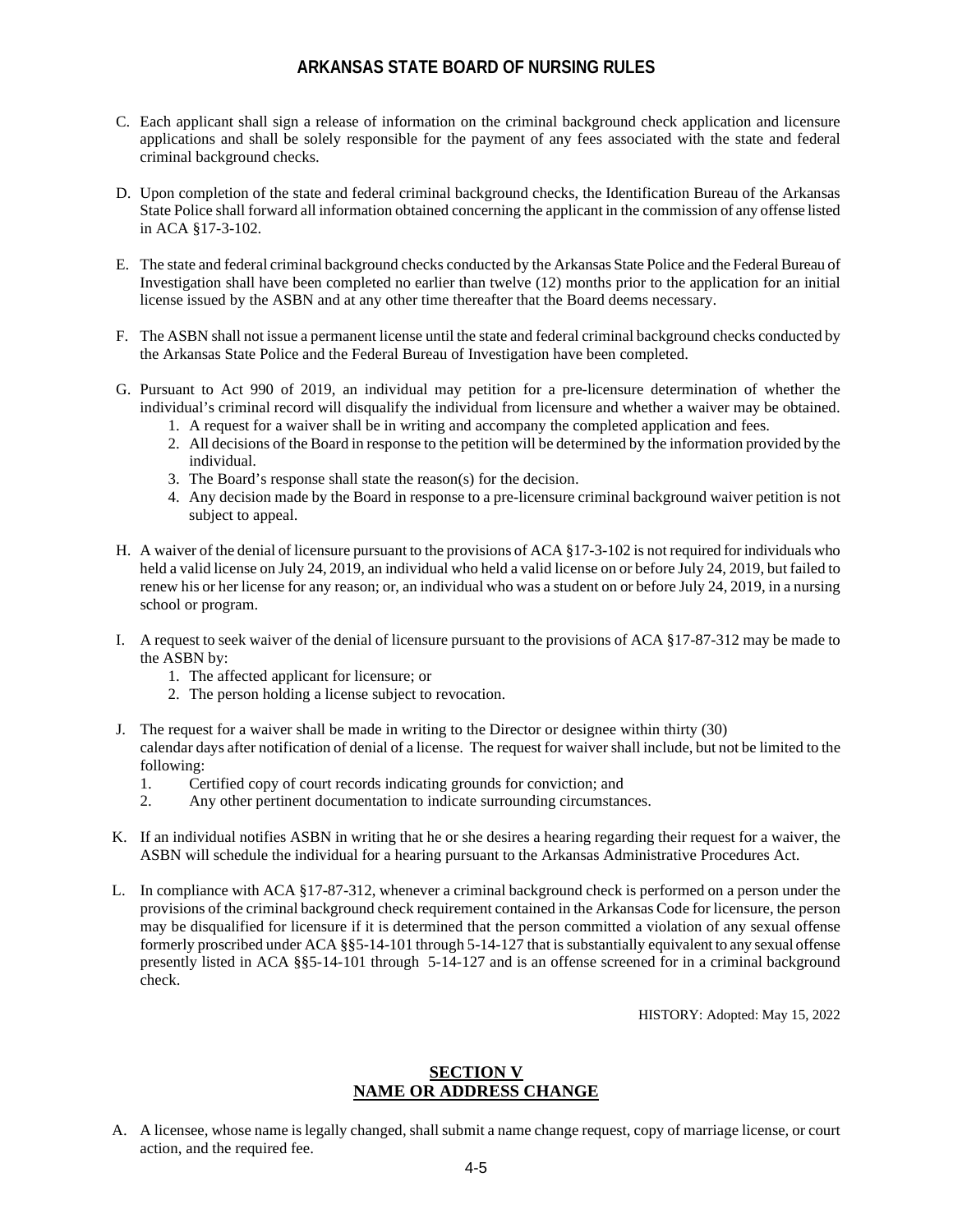B. A licensee whose address changes from the address on file with the Board shall immediately notify the Board in writing of the change.

HISTORY: Amended: June 4, 2021

## **SECTION VI STANDARDS OF NURSING PRACTICE**

#### **A. PURPOSE**

- 1. To establish standards essential for safe practice by the advanced practice registered nurse.
- 2. To serve as a guide for evaluation of advanced nursing practice.

#### **B. STANDARDS FOR ALL CATEGORIES OF ADVANCED PRACTICE REGISTERED NURSING**

- 1. The advanced practice registered nurse shall assess clients at an advanced level, identify health status including abnormal conditions, establish a diagnosis, develop and implement treatment plans and evaluate client outcomes.
- 2. The advanced practice registered nurse shall use advanced knowledge and skills in teaching and guiding clients and other health team members.
- 3. The advanced practice registered nurse shall use critical thinking and decision making at an advanced level, commensurate with the autonomy, authority, and responsibility of his/her practice category.
- 4. The advanced practice registered nurse shall have knowledge of the statutes and rules governing advanced nursing practice, and function within the legal boundaries of the appropriate advanced practice registered nursing category.
- 5. The advanced practice registered nurse is authorized to sign the following official documents:
	- a. Certification of disability for patients to receive disabled parking permits or placards from the Office of Motor Vehicle;
	- b. Sports physicals to authorize student athletes to participate in athletic activities;
	- c. Physicals for bus drivers;
	- d. Forms relating to do-not-resuscitate orders;
	- e. Forms excusing a potential jury member due to an illness;
	- f. Death certificate;
	- g. Workers' compensation forms;
	- h. Forms relating to absenteeism for employment or school purposes; and
	- i. Authorizations for durable medical equipment.
- 6. The advanced practice registered nurse shall recognize the APRN's limits of knowledge and experience, planning for situations beyond expertise, and collaborating with or referring clients to other health care providers as appropriate.
- 7. The advanced practice registered nurse shall retain professional accountability for advanced practice nursing care when delegating interventions.
- 8. The advanced practice registered nurse shall maintain current knowledge and skills in the advanced practice nursing category.
- 9. Rules which apply to registered nurses are hereby incorporated by reference.
- 10. The APRN shall comply with the standards for registered nurses as specified in Chapter 1. Standards for a specific role and population focus of APRN supersede standards for registered nurses where conflict between the standards, if any, exists.
- **C.** In addition to the standards, the advanced practice registered nurse shall practice in accordance with the standards established by the national certifying body from which the APRN holds his or her certification required for licensure.

These standards shall have been reviewed and accepted by the Board.

### **D. ADDITIONAL STANDARDS FOR CRNAs**

- 1. The CRNA, acting in the normal course of his/her professional practice, may be authorized by a hospital or institution to act as their agent or employee to order the administration of controlled substances under the DEA registration of the hospital or institution.
- 2. The CRNA may order nurses to administer drugs preoperatively and/or postoperatively in connection with an anesthetic and/or other operative or invasive procedure that will be or has been provided.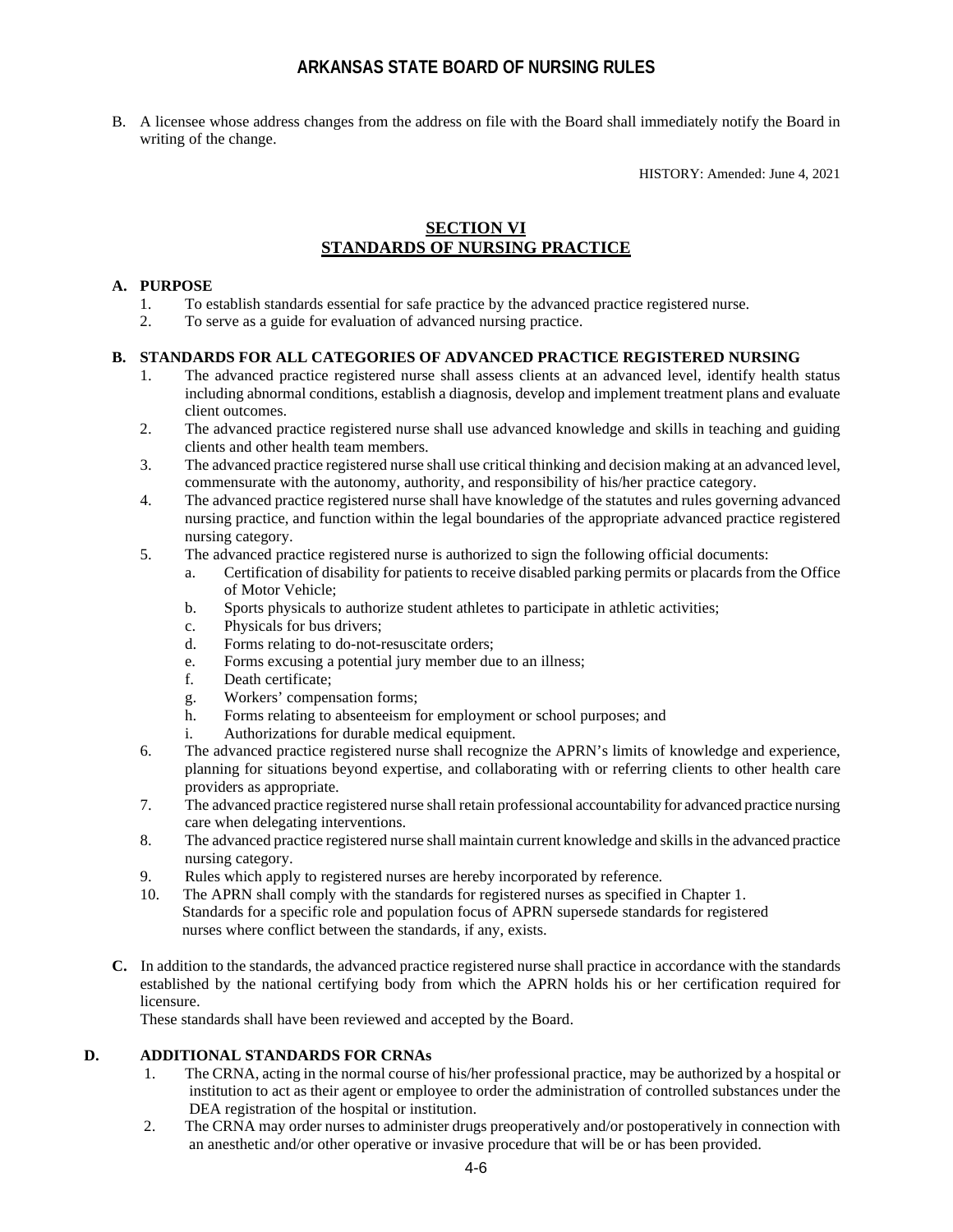- 3. The CRNA may select, obtain, and administer Schedule II drugs only during the perioperative, periobstetrical and medical procedure period.
- 4. The CRNA's order shall be directly related to the administration of drugs preoperatively and/or postoperatively in connection with an anesthetic and/or other operative or invasive procedure that will be or has been provided.
- 5. A CRNA who has not been granted authority by a DEA registrant as described in Title 21 CFR 1301.22, or its successor to order the administration of controlled substances shall give all orders as verbal orders from the supervising physician, dentist, podiatrist, or other person lawfully entitled to order anesthesia.
- 6. The CRNA shall be responsible for complying with all applicable state and federal laws and rules related to medications.
- 7. The consulting individual shall remain immediately available for consultation during the delivery of anesthesia for diagnosis, consultation, and treatment of medical conditions. The hospital's administrative staff, medical staff, and governing body shall determine the guidelines on immediately available for consultation.

HISTORY: Amended January 1, 2018 Amended July 1, 2020; May 15, 2022

## **SECTION VII PROFESSIONAL CERTIFICATION PROGRAMS**

- **A.** A national certification program which meets the following criteria shall be recognized by the Board to satisfy Section II of these rules.
- **B.** The national certification program:
	- 1. Is national in the scope of its credentialing;
	- 2. Is accredited by a national accreditation body as acceptable by the Board;<br>3. Has no requirement for an applicant to be a member of any organization:
	- Has no requirement for an applicant to be a member of any organization;
	- 4. Has an application process and credential review which includes documentation that the applicant's education is in the advanced practice nursing category being certified, and that the applicant's clinical practice is in the certification category;
	- 5. Education requirements are consistent with the requirements of the advanced practice role and population foci.
	- 6. Uses an examination as a basis for certification in the advanced practice nursing category which meets the following criteria:
		- a. The examination is based upon job analysis studies conducted using standard methodologies acceptable to the testing community;
		- b. The examination represents entry-level practice in the APRN role and population focus;
		- c. The examination represents the knowledge, skills, and abilities essential for the delivery of safe and effective advanced nursing care to clients;
		- d. The examination content and its distribution are specified in a test plan (blueprint), based on the job analysis study, that is available to examinees;
		- e. Examination items are reviewed for content validity and correct scoring using an established mechanism, both before use and periodically;
		- f. Examinations are evaluated for psychometric performance;
		- g The passing standard is established using acceptable psychometric methods, and is re-evaluated at least every five (5) years;
		- h. Examination security is maintained through established procedures; and
		- i. A retake policy is in place.
	- 7. Issues certification based upon passing the examination and meeting all other certification requirements;
	- 8. Provides for periodic recertification which includes review of continued education, qualifications, and continued competence;
	- 9. Has mechanisms in place for communication to the Board for timely verification of an individual's certification status, changes in certification status, and changes in the certification program, including qualifications, test plan, and scope of practice;
	- 10. Has an evaluation process to provide quality assurance in its certification program.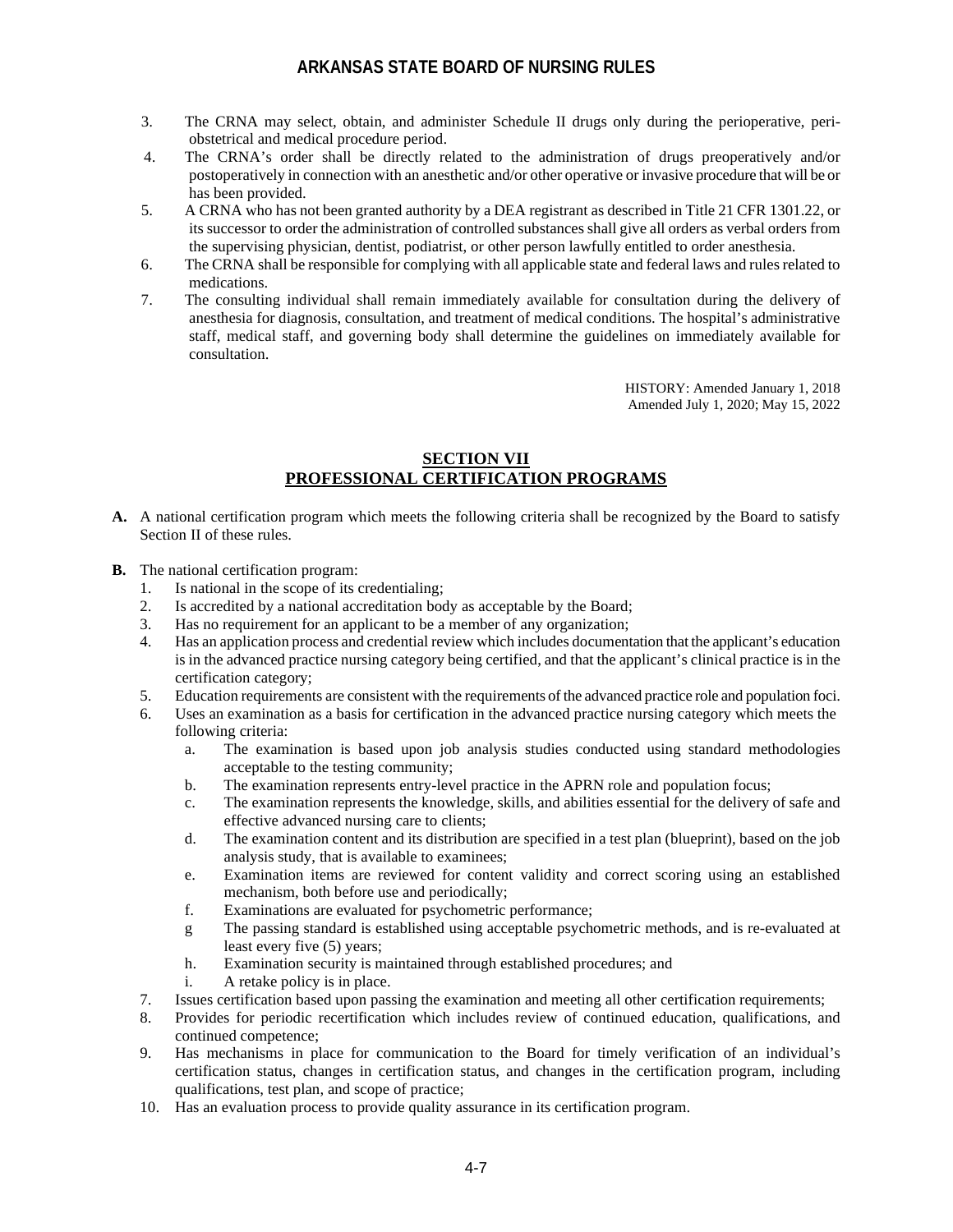**C.** The Board will notify the appropriate certifying body when an APRN has disciplinary action taken on their license or privilege to practice which restricts the APRN's ability to practice (eg. suspension or revocation).

> Amended: July 1, 2020 HISTORY: Amended December 29, 2018

### **SECTION VIII PRESCRIPTIVE AUTHORITY**

#### **A. INITIAL APPLICANT**

An applicant for an initial certificate of prescriptive authority shall:

- 1. Be currently licensed as an advanced practice registered nurse in Arkansas.
- 2. Provide evidence from the national certifying body that differential diagnosis and prescribing practices are recognized as being within the scope of practice for the applicant's certification category.
- 3. Provide documentation of successful completion of pharmacology coursework which shall include pharmacokinetics principles and their clinical application and the prescription of pharmacological agents in the prevention and treatment of illness, and the restoration and maintenance of health. The coursework shall contain a minimum of:
	- a. Three (3) graduate credit hour pharmacology course offered by an accredited college or university within two years immediately prior to the date of application to the Board; or
	- b. Forty-five (45) contact hours [a contact hour is fifty (50) to sixty (60) minutes] in a pharmacology course which includes a competency component, offered by an accredited college or university, within two (2) years immediately prior to the date of application to the Board; or
	- c. Three (3) graduate credit hours pharmacology course, included as part of an advanced practice nursing education program, within five (5) years immediately prior to the date of application to the Board.
- 4. Provide documentation of a minimum of three hundred (300) clock hours preceptorial experience in the prescription of drugs, medicines and therapeutic devices with a qualified preceptor, to be initiated with the pharmacology course and to be completed within one year of the beginning of the course. Preceptorial experience completed as a part of the formal educational program in which the pharmacology course is taught will meet the three hundred (300) clock hour requirement.
- 5. Submit a collaborative practice agreement, unless exempt by Section IX, with a practicing physician who is licensed under the Arkansas Medical Practices Act, §17-95-201 et seq., or a podiatrist licensed by the Arkansas Board of Podiatric Medicine under Arkansas Code Annotated §17-96-101, et. seq., if employed by the podiatrist, and who has training within the scope, specialty or expertise of the advanced practice registered nurse. APRNs who will prescribe controlled substances shall seek a collaborative practice with a physician or podiatrist who has an unrestricted DEA registration number. The collaborative practice agreement shall include, but not be limited to:
	- a. Availability of the collaborating physician(s) or podiatrist for consultation or referral or both;
	- b. Methods of management of the collaborative practice, which shall include the use of protocols for prescriptive authority;
	- c. Plans for coverage of the health care needs of a client in the emergency absence of the advanced practice registered nurse, podiatrist, or physician;
	- d. Provision for quality assurance;
	- e. Authorization for the APRN to prescribe hydrocodone combination products which were reclassified from Schedule III to Schedule II as of October 6, 2014 if expressly authorized by the collaborating physician; and
	- f. Authorization for the APRN to prescribe drugs listed in Schedule II subject to the provisions in Section VIII(D) if expressly authorized by the collaborating physician or podiatrist.
	- g. Signatures of the advanced practice registered nurse and collaborating physician(s) or podiatrist, signifying mutual agreement to the terms of the collaborative practice.
- 6. Submit the nonrefundable processing fee with the application for a certificate of prescriptive authority.
- 7. APRNs issued a certificate of prescriptive authority after December 31, 2015 shall obtain a minimum of three (3) hours of prescribing education which includes information on maintaining professional boundaries and the prescribing rules and laws that apply to APRNs in the state of Arkansas within two (2) years of issuance of the prescriptive authority certificate.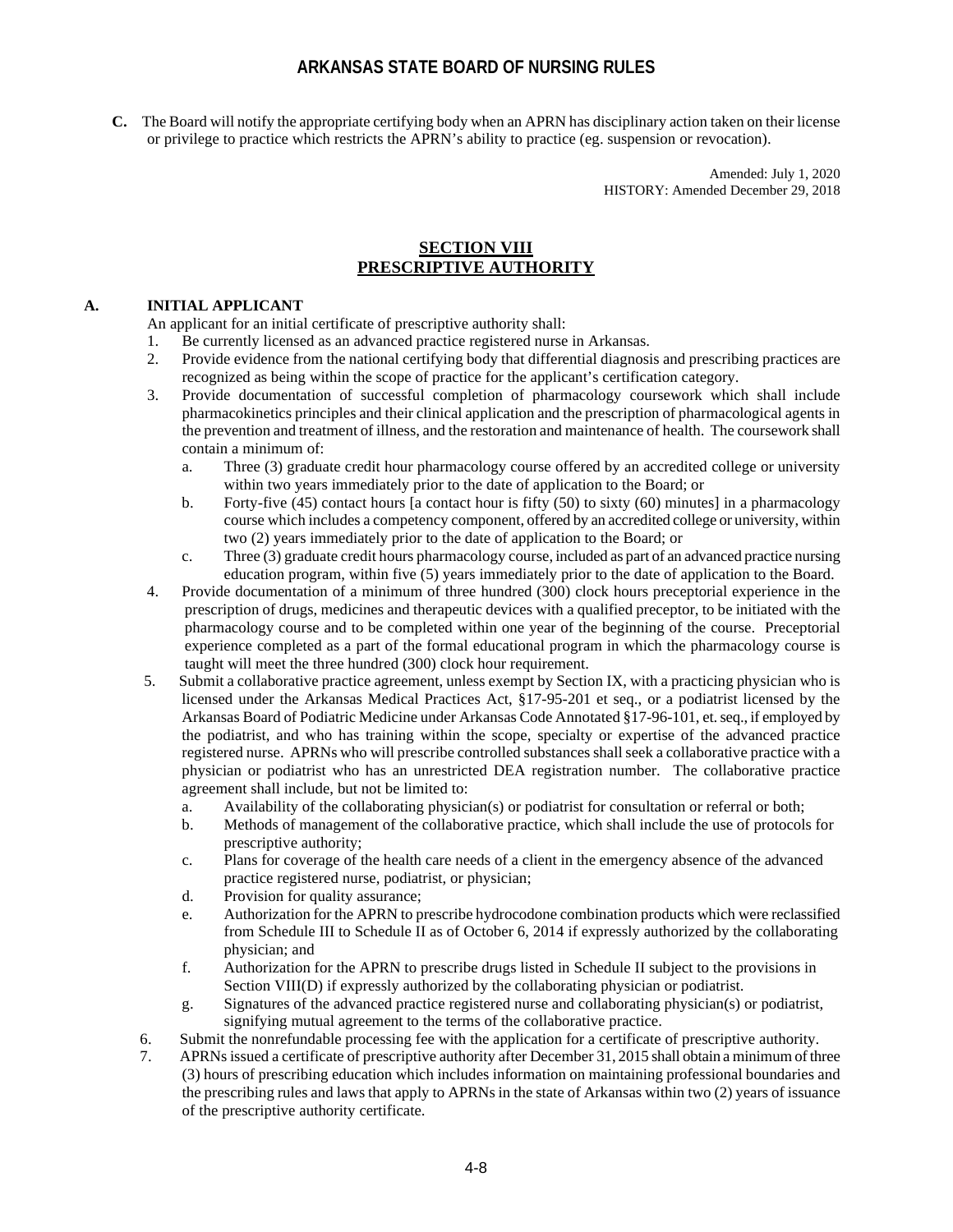#### **B. ENDORSEMENT APPLICANT**

- 1. An applicant for endorsement of prescriptive authority shall:
	- a. Provide documentation of a three (3) graduate credit hour pharmacology course offered by an accredited college or university or a forty-five (45) contact hour [a contact hour is fifty (50) to sixty (60) minutes] pharmacology course which includes a competency component offered by an accredited college or university;
	- b. Provide evidence that prescriptive authority is current and unencumbered in the jurisdiction from which the applicant is moving;
	- c. Provide evidence of prescribing in a clinical setting for at least 500 hours in the year prior to application for a certificate of prescriptive authority;
	- d. Have an unencumbered advanced practice registered nurse license to practice or the equivalent in the jurisdiction from which the applicant is moving;
	- e. Provide a copy of current DEA registration (if prescriber has DEA number) and history of registration status; and
	- f. Meet requirements in Section VIII.A.1, 2, 5, 6, 7.
- 2. Endorsement applicants who do not meet all requirements established herein shall be required to submit documentation acceptable to the Board according to Section VIII.A.

#### **C. PROTOCOLS FOR PRESCRIPTIVE AUTHORITY**

- 1. Protocols are required for all APRNs practicing under a collaborative practice agreement.
- 2. Protocols shall be made available upon request of the Board. Such protocols shall, at a minimum, include: a. Indications for and classifications of legend drugs, controlled substances (if prescriber holds a DEA
	- registration number), and therapeutic devices which will be prescribed or administered by the APRN; b. Date the protocol was adopted or last reviewed, which shall be at least annually.

#### **D. PRESCRIBING PRIVILEGES**

- 1. The APRN, applying for a certificate of prescriptive authority, shall acknowledge in the application that he or she is familiar with all state and federal laws and rules regarding prescribing, and shall agree to comply with these laws and rules.
- 2. An advanced practice registered nurse with a certificate of prescriptive authority may receive and prescribe legend drugs, medicines or therapeutic devices appropriate to the APRN 's area of practice. The prescriptive authority for controlled drugs shall extend to drugs listed in Schedules II through V and hydrocodone combination products which were reclassified from Schedule III to Schedule II as of October 6, 2014.
- 3. Prescribing stipulations are as follows:
	- a. Legend drugs, therapeutic devices, and controlled substances (Schedules II-V), and hydrocodone combination products, which were reclassified from Schedule III to Schedule II as of October 6, 2014, will be prescribed, administered, or ordered as established in protocols provided that the APRN has an assigned DEA registration number which is entered on each written prescription for a controlled substance.
	- b. Except as provided below, the APRN shall provide a prescription for an opioid antagonist when prescribing or dispensing an opioid when:

(1) the patient doesn't have an existing prescription for an opioid antagonist; and

(2) the opioid dosage prescribed is equal to or in excess of fifty morphine milligram equivalents (50 MME) per day; or

(3) a benzodiazepine has been prescribed for the patient in the past or will be prescribed at the same time as the opioid; or

(4) the patient has a history of opioid use disorder or drug overdose.

- c. The APRN shall provide patient counseling that addresses the use of an opioid antagonist for overdose prevention.
- d. Prescribing an opioid antagonist does not apply to a patient receiving hospice or other end-of-life care.
- e. If a healthcare professional does not believe that it is in the best interest of a patient to coprescribe an opioid antagonist, the APRN shall document in the medical record the reasons for not coprescribing the opioid antagonist.
- f. Except for hydrocodone combination products, the APRN shall not prescribe Schedule II opioids for more than a five (5) day period. If additional Schedule II opioids are needed for management of pain, the patient shall be referred to **a** physician.
- g. The APRN is authorized to prescribe Schedule II drugs that are classified as stimulants once the following criteria are met: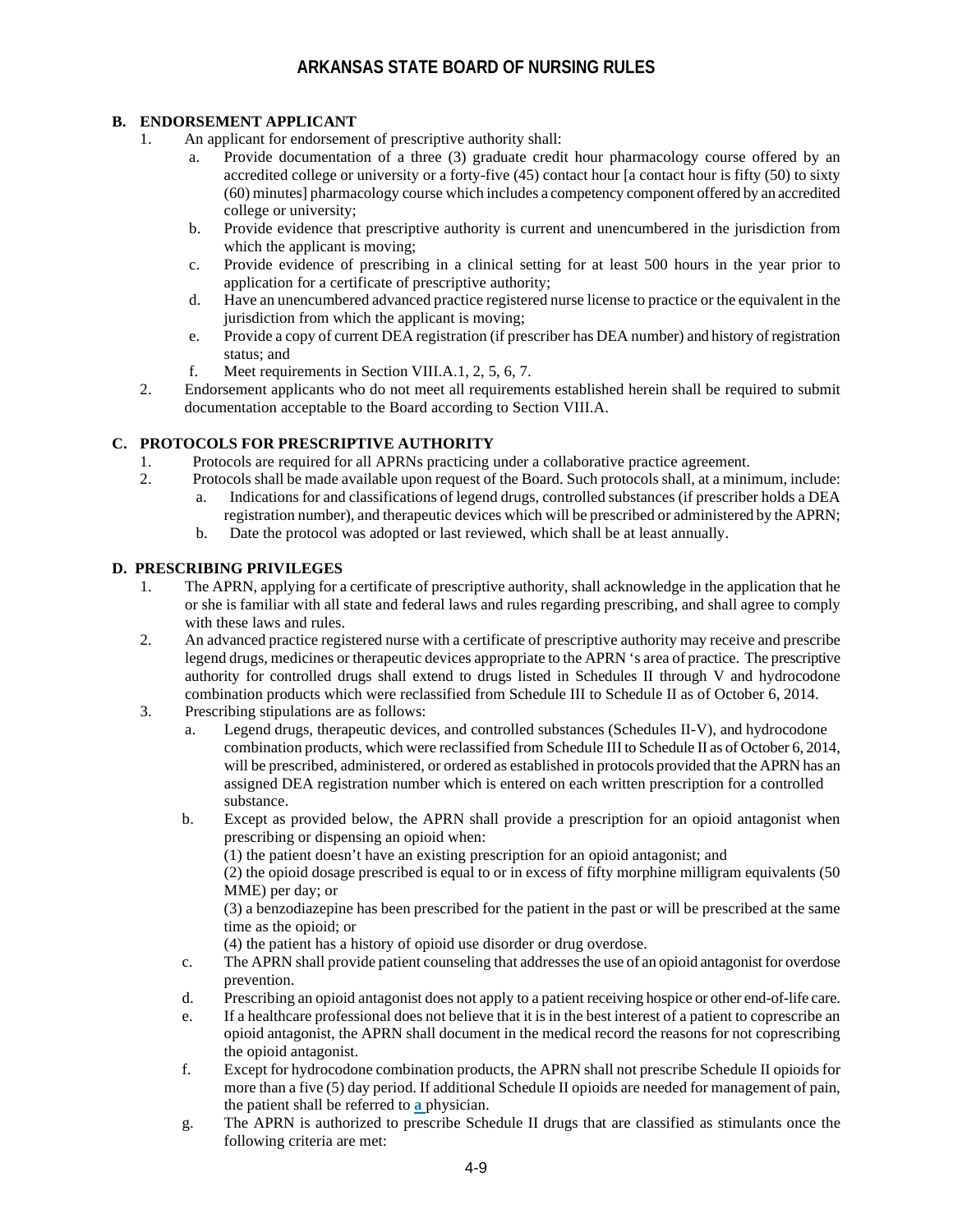- (1) The prescription was originally initiated by a physician;
- (2) The physician has evaluated the patient within six (6) months before the APRN issues a prescription;
- (3) The prescription by the APRN is to treat the same condition as the original prescription.
- h. The APRN shall not prescribe Schedule II controlled substances for his/her own use or for the use of his/her immediate family.
- i. The APRN shall file his/her DEA registration number with the Board upon receipt.
- j. Advanced practice registered nurses shall not delegate to unlicensed ancillary staff the calling in of prescriptions to the pharmacy.
- k. The APRN who does not have full practice authority shall notify the Board in writing within seven (7) days following termination of the collaborative practice agreement. A new collaborative practice agreement is required to be on file prior to reactivating prescriptive authority.
- 4. The APRN who does not have full practice authority may prescribe a legend drug, medicine or therapeutic devices not included in the written protocols only as follows:
	- a. Upon a specific written or verbal order obtained from a physician or podiatrist before the prescription or order is issued by the APRN; and
	- b. Include documentation of consultation as described above in the client's medical record to be signed by the APRN;
	- c. Schedule I controlled substances shall not be prescribed under the APRN's certificate of prescriptive authority.
- 5. The APRN shall note prescriptions on the client's medical record and include the following information:
	- a. Medication and strength;
	- b. Dose;
	- c. Amount prescribed;
	- d. Directions for use;
	- e. Number of refills; and
	- f. Initials or signature of APRN.
- 6. The APRN will keep accurate records to include the medical history, physical examination, other evaluations and consultations, treatment plan objective, informed consent noted in the patient record, treatment, medications given, agreements with the patient and periodic reviews.
- 7. The APRN will periodically review the course of scheduled drug treatment of the patient and any new information about etiology of the pain. If the patient has not improved, the APRN may assess the appropriateness of continued prescribing of scheduled medications or dangerous drugs, or trial of other modalities.
- 8. The APRN will obtain written informed consent from those patients he or she is concerned may abuse controlled substances and discuss the risks and benefits of the use of controlled substances with the patient, his or her guardian, or authorized representatives.
- 9. Advanced practice registered nurses in the category of certified registered nurse anesthetists shall not be required to have prescriptive authority to provide anesthesia care, including the administration of drugs or medicines necessary for such care.
- 10. Advanced practice registered nurses who prescribe prior to obtaining a certificate of prescriptive shall be considered illegal practitioners and shall be subject to the penalties provided for violation of the *Nurse Practice Act*.

### **E. PRESCRIPTION FORMAT**

- 1. All prescriptions issued by the APRN shall contain the name of the client, and the APRN's name, title, address, telephone number, signature with the initials "APRN" and shall include information contained in Subsection D.5.a-f of this Section.
- 2. All prescriptions for controlled substances shall be in accordance with federal rules. The APRN's assigned DEA registration number shall be included on the prescription when a controlled substance is prescribed.

### **F. RECEIVING PREPACKAGED DRUG SAMPLES**

- 1. APRNs who have an active prescriptive authority certificate may receive legend drug samples and therapeutic devices appropriate to their area of practice, including controlled substances contained in Schedules III through V and only hydrocodone combination products, which were reclassified from Schedule III to Schedule II as of October 6, 2014, which have been prepared, packaged, or fabricated by a pharmaceutical manufacturer in accordance with the Arkansas pharmacy laws and rules.
- 2. Records must comply with all applicable federal and state laws and rules.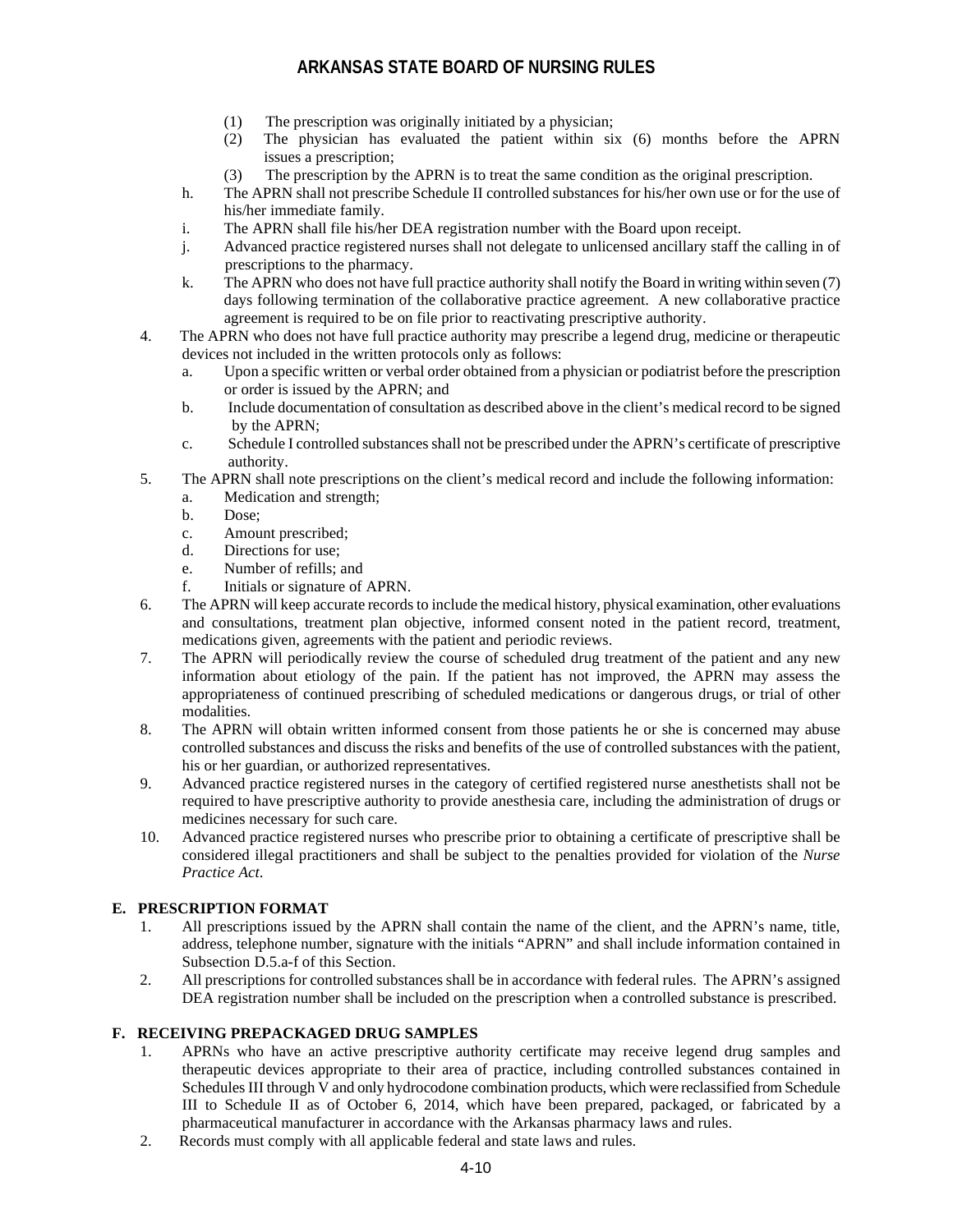### **G. TERMINATION OF PRESCRIPTIVE AUTHORITY**

- 1. Prescriptive authority may be terminated by the Board when the prescriber:
	- a. Fails to maintain current active licensure as an advanced practice registered nurse;
	- b. Violates provisions of this *Act* and/or *Rules* established by the Arkansas Department of Health, Nursing or Pharmacy Boards;
	- c. Violates any state or federal law or rules applicable to prescriptions; or
	- d. Fails to follow any conditions imposed.
- 2. To reinstate prescriptive authority, the APRN must meet requirements of the Board at the time of reinstatement.

## **H. LAPSED CERTIFICATE OF PRESCRIPTIVE AUTHORITY**

- 1. The certificate of prescriptive authority is lapsed if:
	- a. The licensee's active advanced practice registered nurse license is not renewed by the expiration date;
	- b. The national certification upon which licensure is based expires;
	- c The advanced practice license is placed on inactive or retired status or
	- d. There is not a current collaborative practice agreement, if required, on file with the board
- 2. Any person engaged in prescribing during the time his or her certificate of prescriptive authority has lapsed shall be considered an illegal practitioner and shall be subject to the penalties provided for violation of the *Nurse Practice Act*.

### **I. INACTIVE STATUS**

- 1. A certificate of prescriptive authority will automatically be considered lapsed and subject to the requirements of these rules when a licensee places his or her advanced practice registered nurse license on inactive status.
- 2. While the certificate of prescriptive authority or advanced practice registered nurse license is inactive, the licensee shall not engage in any practice within the scope of the certificate of prescriptive authority.
- 3. If the nurse desires to resume practice in this state, he or she shall request a renewal application which shall be completed and submitted with a renewal fee and the reinstatement fee. Fees are nonrefundable.
- 4. All certification requirements for renewal shall apply.
- 5. If disciplinary proceedings on an inactive licensee have been initiated, the license shall not be reinstated until the proceedings have been completed.

### **J. REACTIVATION OF PRESCRIPTIVE AUTHORITY**

APRNs whose prescriptive authority is inactive shall complete:

- 1. Five (5) contact hours of pharmacotherapeutics continuing education in the APRN's area of certification for each 12 months of non-prescribing activity in addition to the five (5) contact hours required for APRN license renewal, as noted in Chapter 4,  $III(F)(7)$ , prior to reactivation of prescriptive authority.
- 2. Two (2) contact hours shall include information on maintaining professional boundaries and the prescribing rules and laws that apply to the APRNs in the state of Arkansas

### **K. PRESCRIPTION DRUG MONITORING PROGRAM**

- 1. APRNs may delegate access to the Prescription Drug Monitoring Program (PDMP) for running requested reports to no more than two licensed nurses under his or her supervision or employment at each practice location.
- 2. APRNs with prescriptive authority shall review PDMP report from the Prescription Drug Monitoring Program prior to prescribing:
	- a. An opioid from Schedule II or Schedule III every time prescribing the medication to a patient; and
	- b. A benzodiazepine medication for the first time and every six (6) months thereafter prescribing for a patient.
- 3. Review of the PDMP report shall be documented in the patient's medical record.
- 4. Mandatory checking of the PDMP does not apply when prescribing a controlled substance to a patient;
	- a. Immediately before or during surgery; or
		- b. During recovery from surgery while in a healthcare facility; or
		- c. In a healthcare facility; or
	- d. When necessary to treat a patient in an emergency situation at the scene of an emergency, in a licensed ground ambulance or air ambulance, or in the intensive care unit of a licensed hospital; or
	- e. In palliative care or hospice; or
	- f. In a licensed nursing home facility; or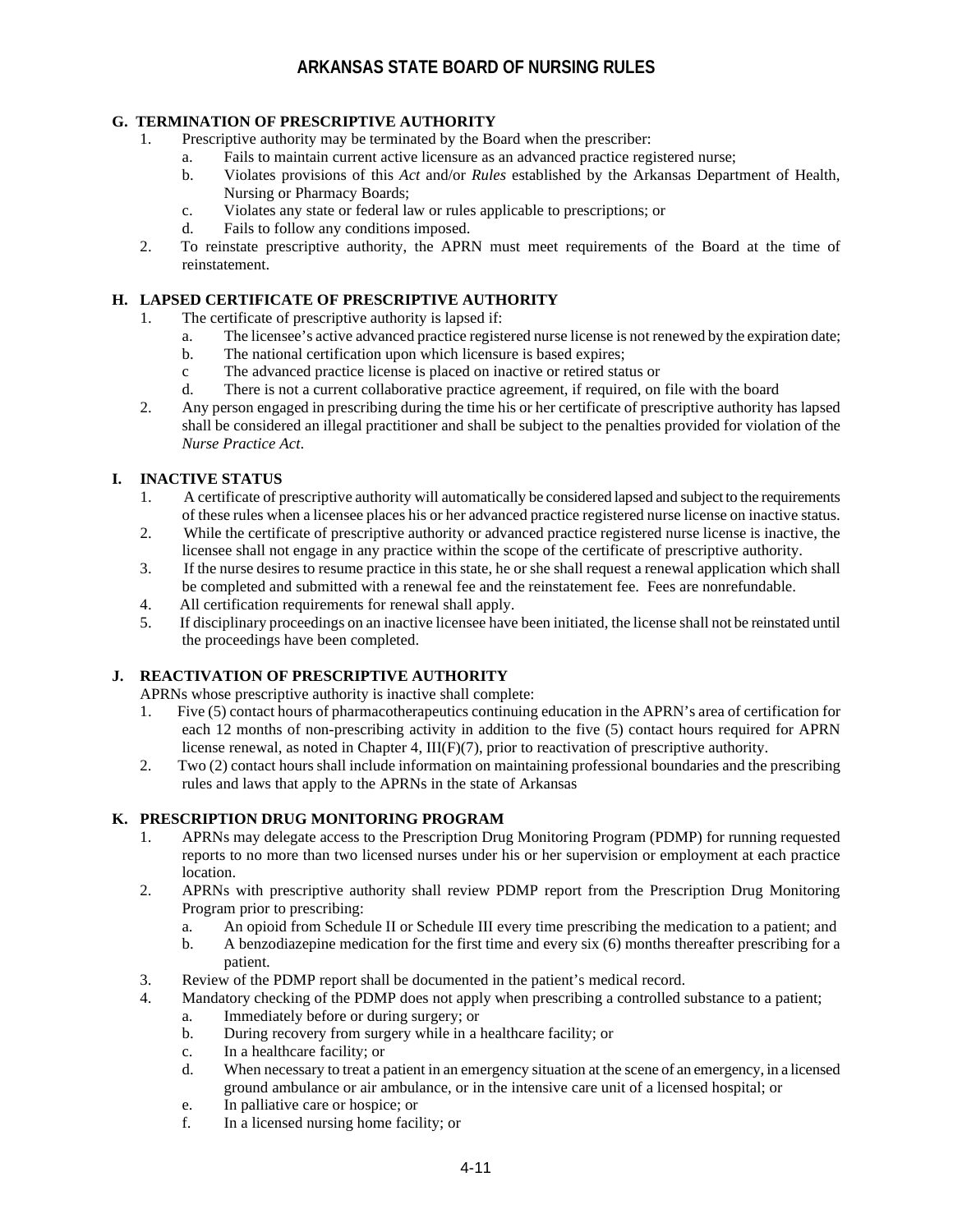g. In situations in which the PDMP is not accessible due to technological or electrical failure.

HISTORY: Amended January 1, 2018 Amended July 1, 2020

### **SECTION IX FULL PRACTICE AUTHORITY**

A. Certified Nurse Midwife

- 1. A collaborative practice agreement is not required unless the Certified Nurse Midwife prescribes Schedule II controlled substances.
- 2. If delivering infants outside an accredited facility the Certified Nurse Midwife shall have an agreement, with a licensed physician or facility, or both, which identifies an arrangement for referral and consultation in the event of a medical complication. The agreement shall be made available to the Board upon request.
- 3. A certificate of prescriptive authority shall be issued prior to prescribing any legend drug, medicine or therapeutic device.

#### B. Certified Nurse Practitioner

- 1. Qualifications
	- a. Currently be licensed as a Certified Nurse Practitioner in Arkansas,
	- b. Have no encumbrance on any nursing license in any jurisdiction,
	- c. Completed a minimum of six thousand two hundred (6,240) hours of practice under a collaborative practice agreement, and
	- d. Hold an active prescriptive authority certificate.
- 2. Scope of Practice
	- a. Receive and prescribe drugs, medications or therapeutic devices appropriate for area(s) of approved population foci.
	- b. Prescribing legend drugs and controlled substances shall follow the provisions in ASBN *Rules*, Chapter 4, Section VIII(D).
- 3. An applicant for initial full independent practice authority shall submit:
	- a. An application and applicable fees;
	- b. An affidavit of successful completion of six thousand two hundred (6,240) hours of practice under a collaborative practice agreement; and
	- c. Any other relevant information requested by the Board or Full Independent Practice Credentialing Committee.
- 4. Certificates of full independent practice authority shall be renewed every three (3) years. The applicant shall: a. Submit an application and applicable fees, and
	- b. Any other relevant information requested by the Board or Full Independent Practice Credentialing Committee
- 5. Lapsed full independent practice authority certificate
	- a. The certificate of full independent practice authority is lapsed if:
		- i. The licensee's certificate of prescriptive authority is lapsed; or
		- ii. The renewal application for full independent practice authority has not been approved.
	- b. The Certified Nurse Practitioner may practice under a collaborative practice agreement until the full independent practice certificate is renewed.
- 6. Complaints against a Certified Nurse Practitioner with full independent practice authority shall be referred to the Full Independent Practice Credentialing Committee for review and action on the certificate of full independent practice authority.
- 7. In the office of practice, the Certified Nurse Practitioner shall conspicuously display the current certificate of full independent practice authority with notation the practitioner is not required to have a collaborative practice agreement with a physician.

HISTORY: Adopted May 15, 2022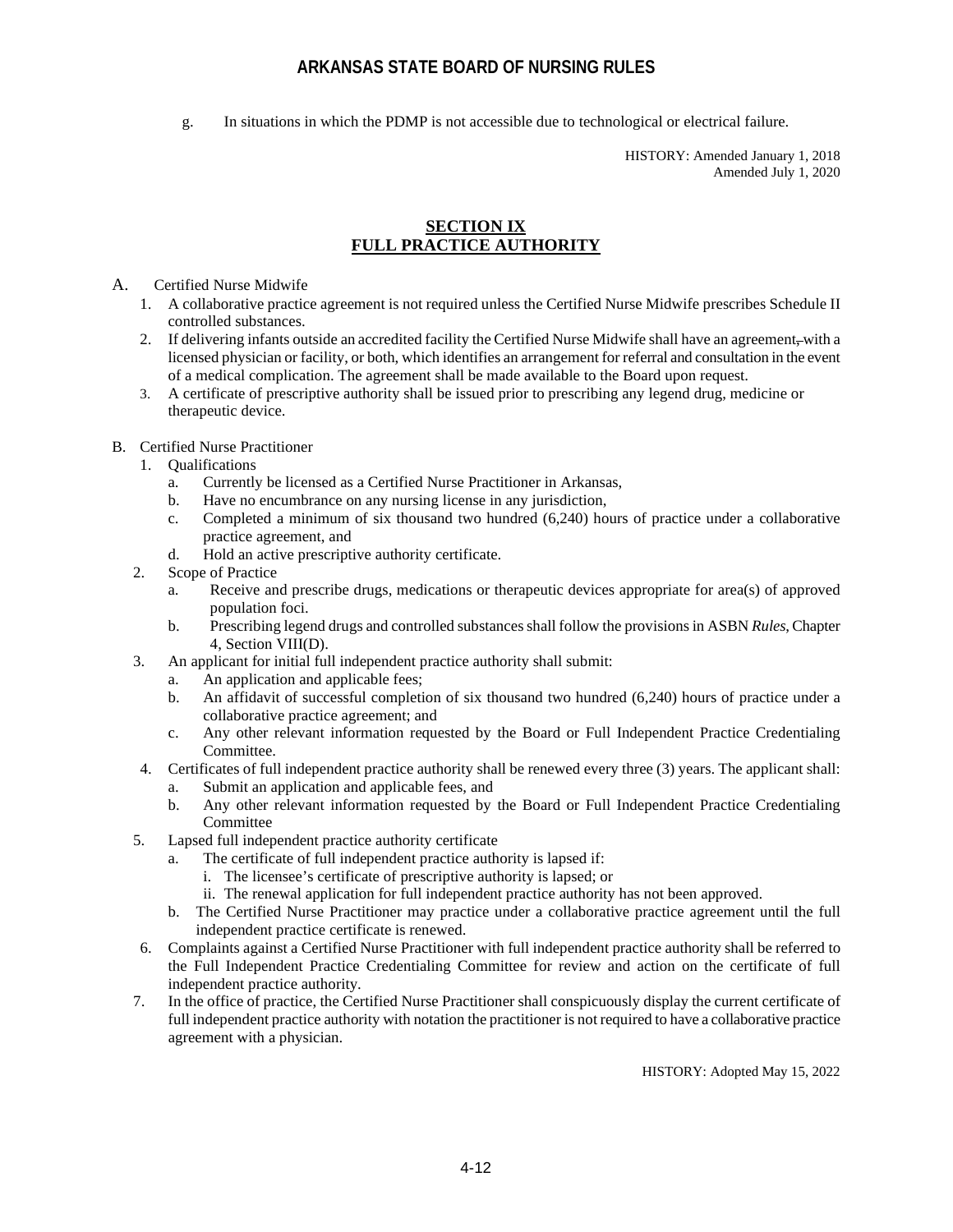### **SECTION X PRESCRIBING GUIDELINES FOR ANOREXIANT DRUGS**

An Advanced Practice Registered Nurse (APRN) must maintain prescribing medication practices that are within the APRN's educational preparation and certification. An APRN will be in violation of the Arkansas *Nurse Practice Act* if he/she prescribes Schedule III and/or Schedule IV drugs under the Uniform Controlled Substance Act for short-term treatment of obesity, except in conformity with the requirements as set below.

### **A. PRESCRIBING GUIDELINES**

- 1. An established APRN/patient relationship shall exist. The patient shall be age 18 or older, or have written consent from a parent or guardian. The medication shall only be an adjunct to a comprehensive weight loss program focused on appropriate nutrition education, a change in lifestyle, counseling, and an individualized exercise program. The APRN shall determine whether or not the patient has made a substantial good faith effort to lose weight through diet and alteration of lifestyle prior to beginning drug therapy.
- 2. The treating APRN shall take a complete history of the patient, including a detailed family history, dietary history, and shall perform a complete physical examination. The physical examination shall include a minimum of checking the blood pressure and pulse, examining the heart and lungs, recording height and weight, and administering any other appropriate diagnostic tests to evaluate for a metabolic disorder. The history and examination shall be sufficient to determine if the patient has previously been drug dependent, to determine if there is a metabolic cause of the obesity which would make anorexiant drugs inappropriate, and to determine if there are other contraindications to use of anorexiant drugs exists.
- 3. The APRN shall discuss with the patient different approaches to the treatment of obesity, and the risks and benefits associated with each approach. Risks shall include potential side effects, such as cardiovascular and pulmonary complications, as well as the potential for lack of success with weight loss. The APRN shall be aware of potential drug interactions between anorexiants, and other centrally acting drugs. The treating APRN shall prescribe a diet for weight loss and appropriate counseling regarding lifestyle change, and record these changes on the patient's medical record. Consideration on the use of anorexiant medications shall take into account the degree of overweight and associated medical conditions. The body mass index (BMI) shall be used as a guide to determine the degree of overweight status. In general, anorexiant medications shall only be used if the BMI is more than 27. In the case of associated obesity-related medical conditions, anorexiant medications may be considered with a BMI above 25. Obesity-related medical conditions include, but are not limited to, diabetes, hypertension, dyslipidemia, cardiovascular disease, sleep apnea, psychological conditions, disc disease, and severe arthritis of the lower extremities.
- 4. The treating APRN shall prescribe a daily dosage that does not exceed the dosage recommended in the manufacturer's prescribing information for the drug prescribed.
- 5. The APRN shall not prescribe more than a 30-day supply for a patient at each visit and regular follow-up visits shall not exceed 30 days. The patient shall be weighed at each visit prior to the prescribing of an additional supply of the drug.
- 6. At the time of each return patient visit, the treating APRN shall monitor progress of the patient. The patient's weight, blood pressure, pulse, heart, and lungs shall be assessed. In addition to any side effects of the medications, the APRN shall perform appropriate exams and tests to monitor the safety of any weight loss. This may include a detailed dietary questionnaire, serum electrolytes, blood glucose, and other tests deemed appropriate. The APRN shall discontinue the anorexiant medications when the patient reaches weight loss goals. These goals may be defined as a body weight that is no longer considered "obese" (e.g. BMI of less than or equal to 27), or an improvement in medical conditions (e.g. normalization of blood glucose). After the goal is reached, the APRN may continue to prescribe anorexiant drugs for up to an additional sixty (60) days.
- 7. Except as otherwise provided by this regulation, Schedule III and/or Schedule IV anorexiant drugs are only recommended for short-term use (e.g. 90 days). In addition, anorexiant drugs shall not be prescribed to a patient with a BMI of less than 27, unless prescribing for obesity-related conditions with a BMI of above 25. The treating APRN may extend therapy beyond 90 days under the following conditions:
	- a. When the anorexiant drugs are indicated for treatment of diseases other than obesity; and
	- b. When, in the APRN's professional judgment, the treating APRN is assessing and recording significant progress or benefit from the drugs and no adverse effects occur that are related to the treatment.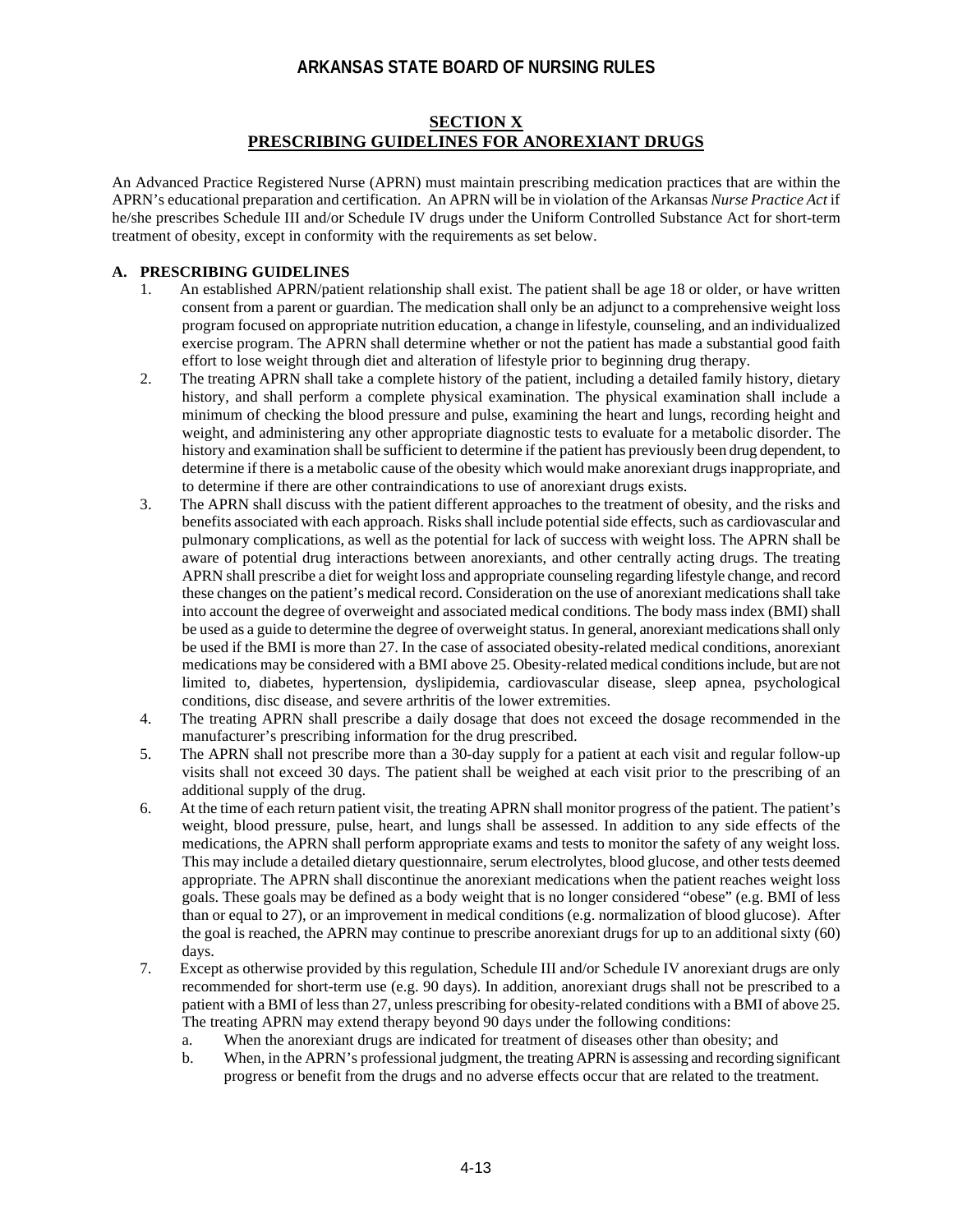#### **SECTION XI PRESCRIPTIVE AUTHORITY ADVISORY COMMITTEE**

#### **A. PURPOSE**

The purpose of this committee shall include functioning in an advisory capacity to assist the Board with oversight and implementation of the provisions regarding prescriptive authority.

#### **B. COMPOSITION**

The Advisory Committee shall be composed of six (6) members appointed by the Board and approved by the Governor. Four (4) members shall be advanced practice registered nurses with at least three (3) of whom hold certificates of prescriptive authority and an active Drug Enforcement Administration (DEA) number. One (1) committee member shall be a licensed physician who has been involved in a collaborative practice with an advanced practice registered nurse for at least five (5) years. One member shall be a licensed pharmacist who has been licensed for at least five (5) years.

#### **C. TERMS OF OFFICE**

Members shall serve three (3) year terms and may be reappointed. The Board may remove any advisory committee member, after notice and hearing, for incapacity, incompetence, neglect of duty, or malfeasance in office.

#### **D. COMPENSATION**

Advisory committee members shall serve without compensation; but may be reimbursed to the extent special monies are appropriated therefore for actual and necessary expenses incurred in the performance of their official Board duties.

#### **SECTION XII NURSING EDUCATION PROGRAMS**

### **A. NEW APRN PROGRAM LEADING TO LICENSURE**

- 1. Prerequisite Approval
	- a. An institution, seeking to establish a new APRN nursing education program leading to licensure, shall submit a letter of intent to the Board.
		- (1) An applicant for an Advanced Practice Registered Nursing (APRN) program shall comply with the "Criteria and Procedures for Preparing Proposals for New Programs," established by the Arkansas Department of Higher Education.
		- (2) Appropriate professional accreditation (nursing accrediting organizationsrecognized by the U.S. Department of Education and/or the Council for Higher Education Accreditation) of the new APRN program is considered to be deemed status as approved by the Board.
	- b. The institution shall submit:
		- (1) A copy of the curricula plan and course descriptions for Board review within thirty (30) days of sending the information to the accrediting body;
		- (2) Other accreditation materials as requested by the Board; and
		- (3) Documentation of accreditation within thirty (30) days of receipt of the report from the accrediting body.

#### **B. ESTABLISHED PROGRAM THAT PREPARES GRADUATES FOR LICENSURE**

1. Continued Full Approval – an established graduate program in advanced practice registered nursing shall submit to the Board documentation of the program's continued national nursing accreditation status within thirty (30) days of receipt from the accrediting body. Receipt of the documentation shall serve as deemed status for approval by the ASBN.

#### **C. EDUCATION PROGRAM**

- 1. The education program for advanced practice nursing shall meet the nursing accrediting body standards for advanced practice registered nursing.
- 2. The curriculum plan for advanced practice registered nursing shall include:
	- a. Preparation in one of the four identified APRN roles (CRNA, CERTIFIED NURSE MIDWIFE, CNS, and CNP); and
	- b. Preparation in at least one of the approved population foci: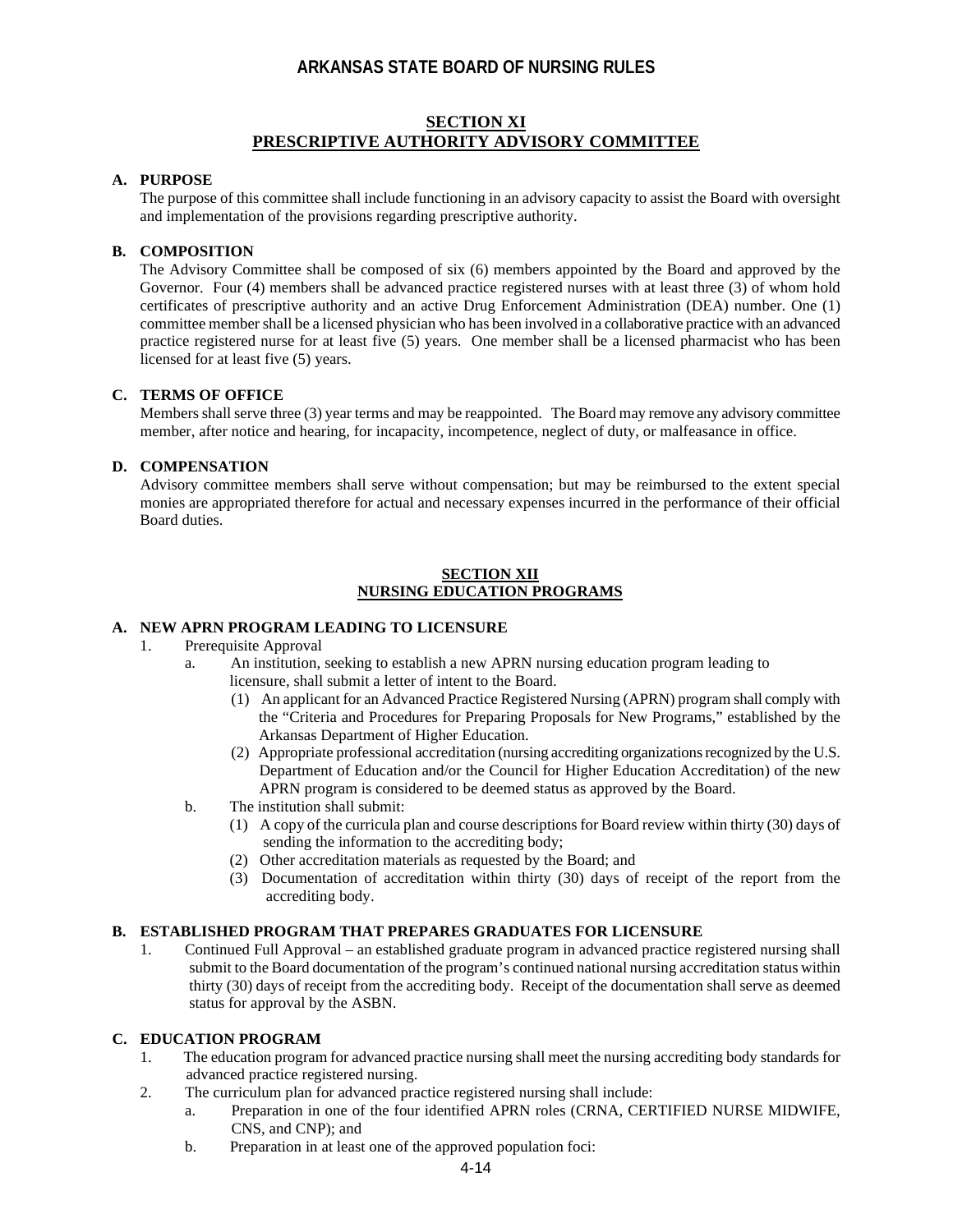- (1) Family/Individual Across the Lifespan
- (2) Adult-Gerontology
- (3) Neonatal
- (4) Pediatrics
- (5) Women's Health/Gender-Related
- (6) Psychiatric/Mental Health; and
- c. Three separate graduate level courses (the APRN Core):
	- (1) Advanced physiology and pathophysiology
	- (2) Advanced health assessment
	- (3) Advanced pharmacology
- 3. Clinical Experiences
	- a. All graduate or post-graduate programs leading to advanced practice licensure shall have a minimum of 500 supervised clinical hours in direct clinical practice during the program.
	- b. APRN programs preparing for two population foci shall have a minimum of 500 supervised clinical hours for each population focus.
	- c. Clinical supervision must be congruent with current national professional organizations and nursing accrediting body standards applicable to the APRN role and population focus.
	- d. Student clinical experiences shall be congruent with the population focus of the role.

## **SECTION XIII PRESCRIBING FOR CHRONIC NONMALIGNANT PAIN**

- **A.** Chronic nonmalignant pain is defined as pain requiring more than three consecutive months of prescriptions for:
	- 1. An opioid that is written for more than the equivalent of ninety (90) tablets, each containing five (5) milligrams of hydrocodone; or
	- 2. A morphine equivalent dose of more than fifteen mg (15 mg) per day: or
	- 3. Tramadol an average dose of two hundred milligrams (200 mg) or greater per day.
- **B.** When opioids are started, the lowest effective dosage should be prescribed. APRNs should use caution when prescribing opioids at any dosage and carefully reassess evidence of individual benefits and risks when considering increasing dosage to >50 morphine milligram equivalents (MME) per day. APRNs should avoid increasing dosage to >90 MME/day or carefully justify a decision to titrate dosage to >90 MME/day.
- **C.** If opioids are prescribed at a level defined by the Centers for Disease Control and Prevention (CDC) as excessive (>50 MME/day) the following shall be documented in the patient's medical record:
	- 1. Objective findings, which include, but are not limited to, imaging studies, lab testing and results, nerve conduction testing, biopsy, and any other test that would establish pain generating pathology.
	- 2. Specific reasons for the need to prescribe > 50 MME/day.
	- 3. Documented alternative treatment plans as well as alternative therapies tried and failed prior to considering chronic opioid therapy.
	- 4. Documented risk factor assessment detailing that the patient was informed of the risk and addictive nature of the prescribed drug.
	- 5. Documented assessment of the potential for abuse and/or diversion of the prescribed drug.
	- 6. Documented review of the Prescription Drug Monitoring report prior to issuing the prescription.
	- 7. A detailed clinical rational for the prescribing
- **D.** Patient Treatment and Evaluation
	- 1. The patient shall be evaluated through an in-person examination at least every three (3) months by the APRN and at least one (1) time every six (6) months by a physician who is licensed by the Arkansas State Medical Board.
	- 2. A current Prescription Drug Monitoring Program report shall be reviewed at least every six (6) months. The review shall be documented in the patient's medical record.
	- 3. A current pain contract with the patient shall be maintained and include, at a minimum, requirements for: a. Random urine drug screens and
		- b. Random pill counts
- **E.** The requirements of this section shall not apply to a patient: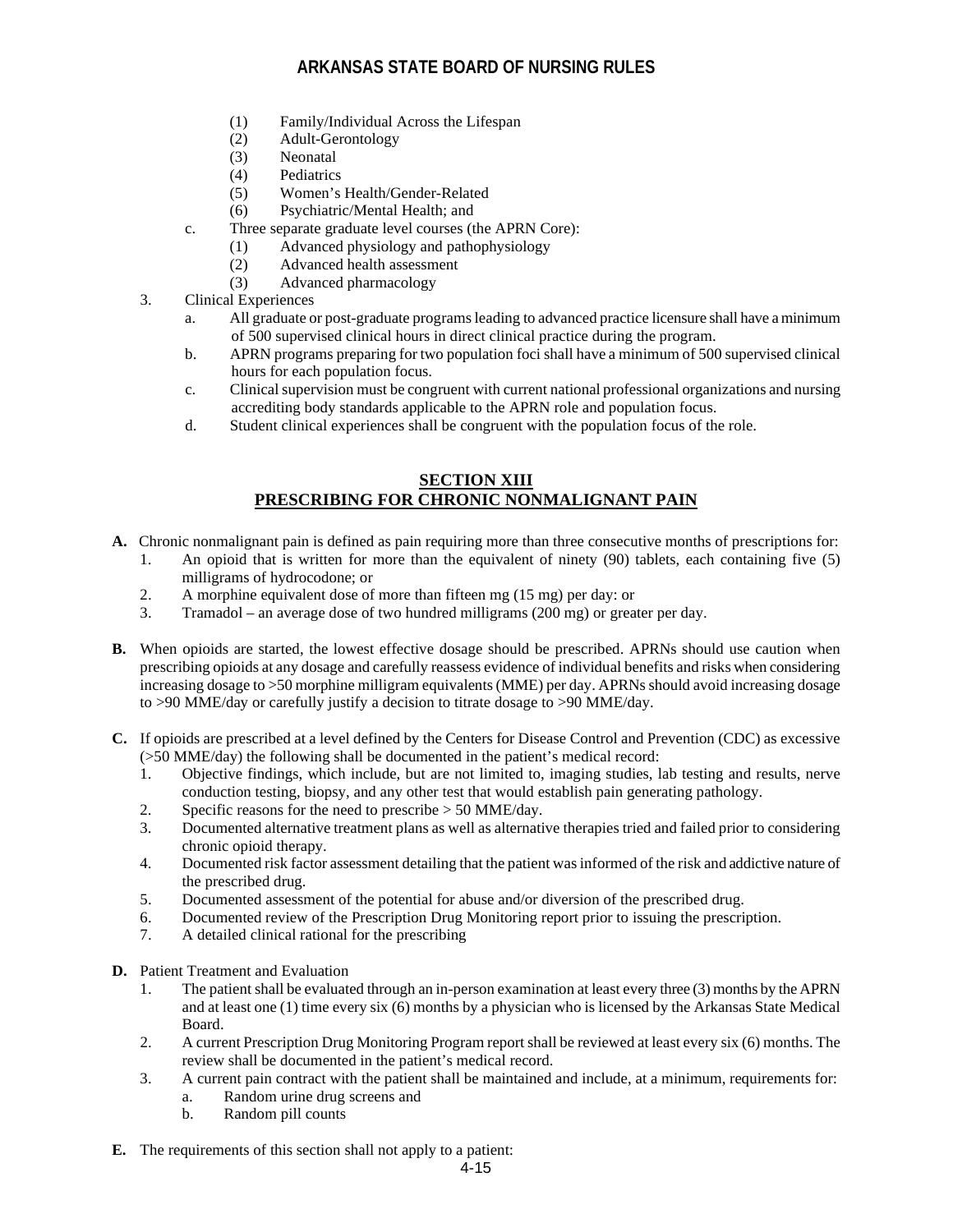- 1. Whose pain medications are being prescribed for a malignant condition:
- 2. With a terminal condition;
- 3. Who is a resident of a licensed healthcare facility;
- 4. Who is enrolled in a hospice program; or
- 5. Who is in an inpatient or outpatient palliative care program.

HISTORY: Adopted: March 26, 2017 Amended: January 1, 2018; December 29, 2018

#### **SECTION XIV MINIMUM STANDARDS FOR ESTABLISHING A PATIENT RELATIONSHIP**

- **A.** The APRN shall establish a proper APRN/patient relationship prior to providing any patient care.
- **B.** A proper APRN/patient relationship, at a minimum requires that:
	- 1. The APRN perform a history and an "in person" physical examination of the patient adequate to establish a diagnosis and identify underlying conditions and/or contraindications to the treatment recommended/provided; OR
	- 2. The APRN perform a face-to-face examination using real-time audio or visual telemedicine technology that provides information at least equal to such information as would have been obtained by an in-person examination; AND
	- 3. Appropriate follow-up be provided or arranged, when necessary, at medically necessary intervals.
- **C.** A proper APRN/patient relationship is also deemed to exist in the following situations:
	- 1. When treatment is provided in consultation with, or upon referral by another health care provider who has an ongoing relationship with the patient, and who has agreed to supervise the patient's treatment, including follow-up care and the use of any prescribed medications.
	- 2. On-call or cross-coverage situations arranged by the patient's health care provider.
	- 3. Has access to a patient's personal health record maintained by a healthcare professional and uses any technology deemed appropriate by the healthcare professional, including the telephone, with a patient located in Arkansas to diagnose, treat and, if clinically appropriate, prescribe a noncontrolled drug to the patient.
- **D.** Recognizing a Providers duty to adhere to the applicable standard of care, the following situations are hereby excluded from the requirement of this regulation:
	- 1. Emergency situations where the life or health of the patient is in danger or imminent danger.<br>2. Providing information of a generic nature not meant to be specific to an individual.
	- 2. Providing information of a generic nature not meant to be specific to an individual.
	- 3. Providing prescriptions written or medications issued for use in expedited heterosexual partner therapy for the sexually transmitted diseases of gonorrhea and/or chlamydia.
	- 4. Administration of vaccines containing tetanus toxoid (e.g., DTaP, DTP, DT, Tdap, TD, or TT) or inactive influenza vaccines.

HISTORY: Adopted: January 1, 2018 Amended July 1, 2020

#### **SECTION XV TELEMEDICINE**

Requirement for all services provided by APRNs providing care via telemedicine:

- **A**. An APRN/patient relationship shall be established in accordance with Chapter 4, Section XIII before the delivery of services via telemedicine. A patient completing a medical history online and forwarding it to an APRN is not sufficient to establish the relationship, nor does it qualify as store-and-forward technology.
- **B.** The following requirements apply to all services provided by APRNs using telemedicine:
	- 1. The practice of nursing via telemedicine shall be held to the same standards of care as traditional in-person encounters.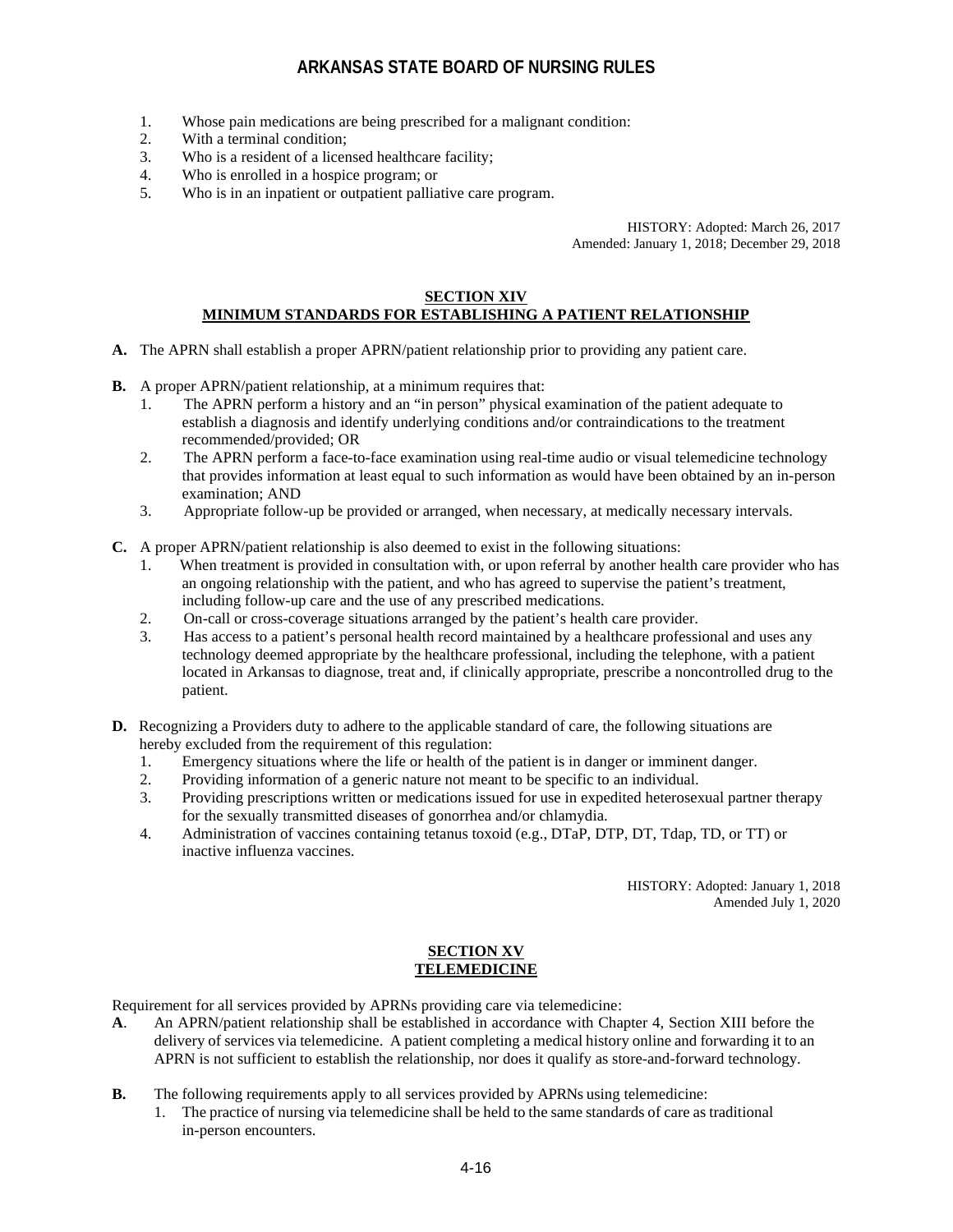- 2. The APRN shall obtain a detailed explanation of the patient's complaint from the patient or the patient's health care provider.
- 3. If a decision is made to provide treatment, the APRN shall agree to accept responsibility for the care of the patient.
- 4. If follow-up care is indicated, the APRN shall agree to provide or arrange for such follow-up care.
- 5. An APRN using telemedicine may NOT issue a prescription for any controlled substances defined as any scheduled medication under schedules III through V and only hydrocodone combination products which were reclassified from Schedule III to Schedule II as of October 6, 2014 unless the APRN has seen the patient for an in-person exam or unless a relationship exists through consultation or referral; or on-call or cross-coverage situations.
- 6. The APRN shall keep a documented medical record, including medical history.
- 7. At the patient's request, the APRN shall make available to the patient an electronic or hardcopy version of the patient's medical record documenting the encounter. Additionally, unless the patient declines to consent, the APRN shall forward a copy of the record of the encounter to the patient's regular treating health care provider if that health care provider is not the same one delivering the service via telemedicine.
- 8. Services shall be delivered in a transparent manner, including providing access to information identifying the APRN in advance of the encounter, with licensure and board certifications, as well as patient financial responsibilities.
- 9. If the patient, at the recommendation of the APRN, needs to be seen in person for the current medical issue, the APRN shall arrange to see the patient in person or direct the patient to their regular treating health care provider. Such recommendation shall be documented in the patient's medical record.
- 10. APRNs who deliver services through telemedicine shall establish protocols for referrals for emergency services.
- 11. APRNs providing care via telemedicine to a patient located within the State of Arkansas shall be licensed to practice nursing in the State of Arkansas.
- 12. Telemedicine may be utilized for group therapy for adults (over the age of 18) who are participants in a program or plan authorized and funded under 42 U.S.C. §1396a, if permitted by the Centers for Medicare and Medicaid Services.

HISTORY: Adopted: January 1, 2018 Amended: May 15, 2022

### **SECTION XVI LICENSURE FOR UNIFORMED SERVICE MEMBERS, VETERANS AND SPOUSES**

#### **A.** EXPEDITED LICENSURE

- 1. Temporary permits for individuals listed in Section XVI(A)(2) shall be issued within twenty-four (24) hours of receipt of all required documents.
- 2. The Board will give preference in the order of processing to applications for full licensure filed by the following individuals:
	- a. A uniformed service member stationed in the State of Arkansas;
	- b. A uniformed service veteran who resides in or establishes residency in the State of Arkansas; or
	- c. The spouse of a:
		- 1. Person under (a) or (b) above; or
		- 2. Uniformed service member who is assigned a tour of duty that excludes the uniformed service member's spouse from accompanying the uniformed service member and the spouse relocates to Arkansas; or
		- 3. Uniformed service member who is killed or succumbs to his or her injuries or illness in the line of duty if the spouse establishes residency in Arkansas.